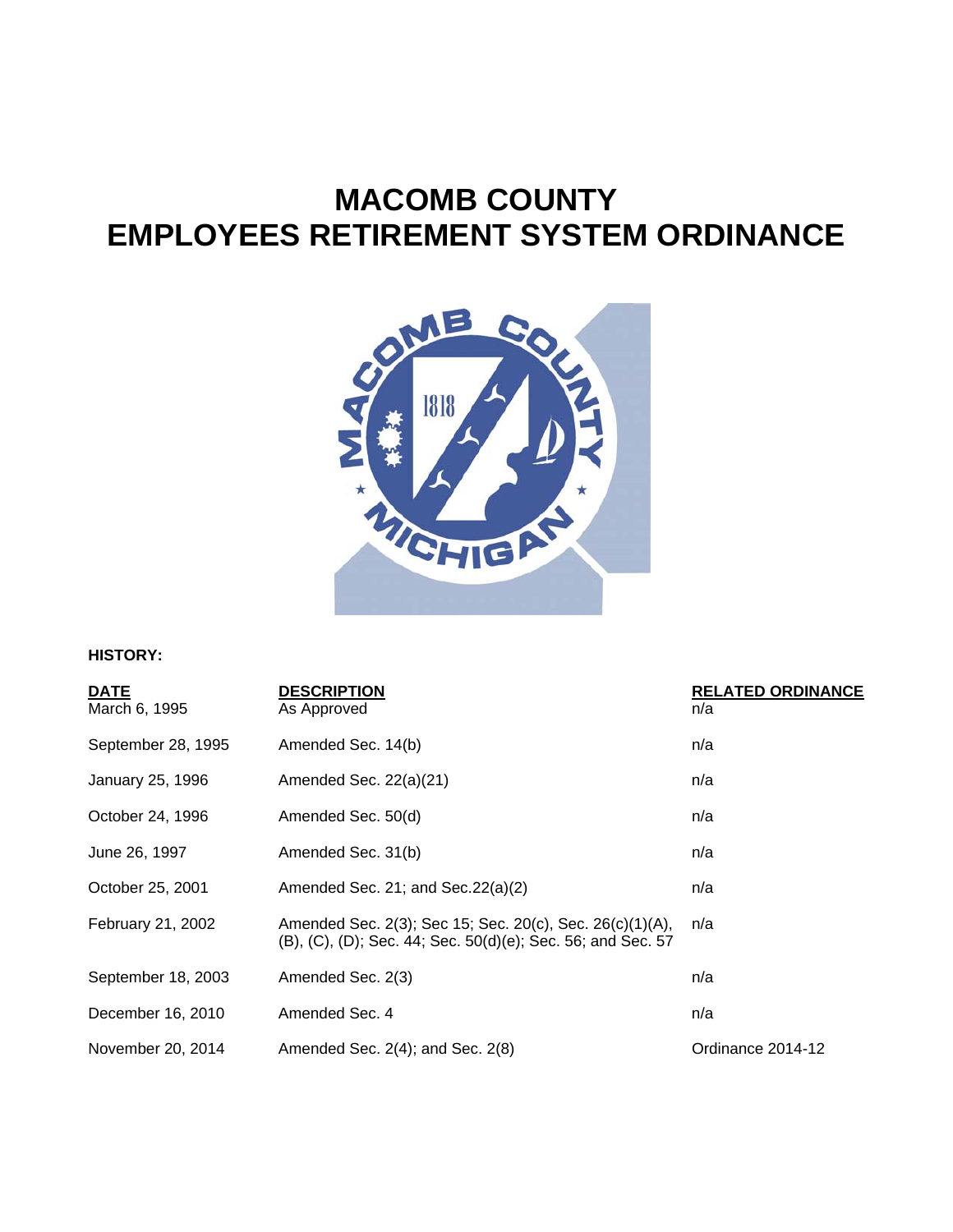# **TABLE OF CONTENTS**

| <b>SECTION 1. ESTABLISHMENT AND PURPOSE</b>                                 | 4              |
|-----------------------------------------------------------------------------|----------------|
| <b>SECTION 2. DEFINITIONS</b>                                               | 4              |
| <b>SECTION 3. RETIREMENT COMMISSION CREATED</b>                             | 6              |
| <b>SECTION 4. RETIREMENT COMMISSION MEMBERS</b>                             | 6              |
| <b>SECTION 5. COMMISSIONER'S TERM OF OFFICE</b>                             | $\overline{7}$ |
| <b>SECTION 6. OATH OF OFFICE</b>                                            | $\overline{7}$ |
| <b>SECTION 7. VACANCY ON COMMISSION</b>                                     | $\overline{7}$ |
| <b>SECTION 8. COMMISSION CHAIRPERSON - MEETINGS</b>                         | $\overline{7}$ |
| <b>SECTION 9. QUORUM - VOTING</b>                                           | $\overline{7}$ |
| <b>SECTION 10. COMPENSATION OF COMMISSIONERS</b>                            | $\overline{7}$ |
| SECTION 11. OFFICERS AND ADVISERS OF THE RETIREMENT SYSTEM                  | 7              |
| <b>SECTION 12. USE OF MONIES AND ASSETS; PROHIBITED ACTIONS</b>             | 8              |
| <b>SECTION 13. RECORDS</b>                                                  | 8              |
| <b>SECTION 14. REPORT TO BOARD OF COMMISSIONERS</b>                         | 8              |
| <b>SECTION 15. MORTALITY AND OTHER TABLES</b>                               | 9              |
| <b>SECTION 16. MEMBERSHIP OF THE RETIREMENT SYSTEM</b>                      | 9              |
| <b>SECTION 17. MEMBERSHIP CEASES</b>                                        | 9              |
| <b>SECTION 18. MEMBERSHIP REINSTATEMENT</b>                                 | 10             |
| <b>SECTION 19. SERVICE CREDITABLE</b>                                       | 10             |
| <b>SECTION 20. MILITARY SERVICE CREDIT</b>                                  | 10             |
| <b>SECTION 21. VOLUNTARY SERVICE RETIREMENT</b>                             | 11             |
| <b>SECTION 22. RETIREMENT ALLOWANCE</b>                                     | 11             |
| <b>SECTION 23. DEFERRED RETIREMENT ALLOWANCE</b>                            | 12             |
| SECTION 24. NON-DUTY DEATH BEFORE RETIREMENT - BENEFICIARY NOMINATED        | 12             |
| SECTION 25. NON-DUTY DEATH RETIREMENT ALLOWANCE AUTOMATIC PROVISIONS        | 13             |
| <b>SECTION 26. RETIREMENT ALLOWANCE OPTIONS</b>                             | 13             |
| <b>SECTION 27. SUPPLEMENTAL RETIREMENT PAYMENTS</b>                         | 15             |
| SECTION 28. DISABILITY INCURRED CREDITED SERVICE TEN OR MORE YEARS          | 15             |
| SECTION 29. DUTY DISABILITY INCURRED - CREDITED SERVICE LESS THAN TEN YEARS | 15             |
| <b>SECTION 30. DISABILITY RETIREMENT ALLOWANCE</b>                          | 15             |
| <b>SECTION 31. RECOMPUTATION OF DUTY DISABILITY RETIREMENT ALLOWANCE</b>    | 16             |
| <b>SECTION 32. RE-EXAMINATION OF DISABILITY RETIRANTS</b>                   | 16             |
| <b>SECTION 33. DISABILITY RETIRANTS RESTORED TO SERVICE - CONDITIONS</b>    | 16             |
| <b>SECTION 34. REFUND OF MEMBERS' CONTRIBUTIONS</b>                         | 16             |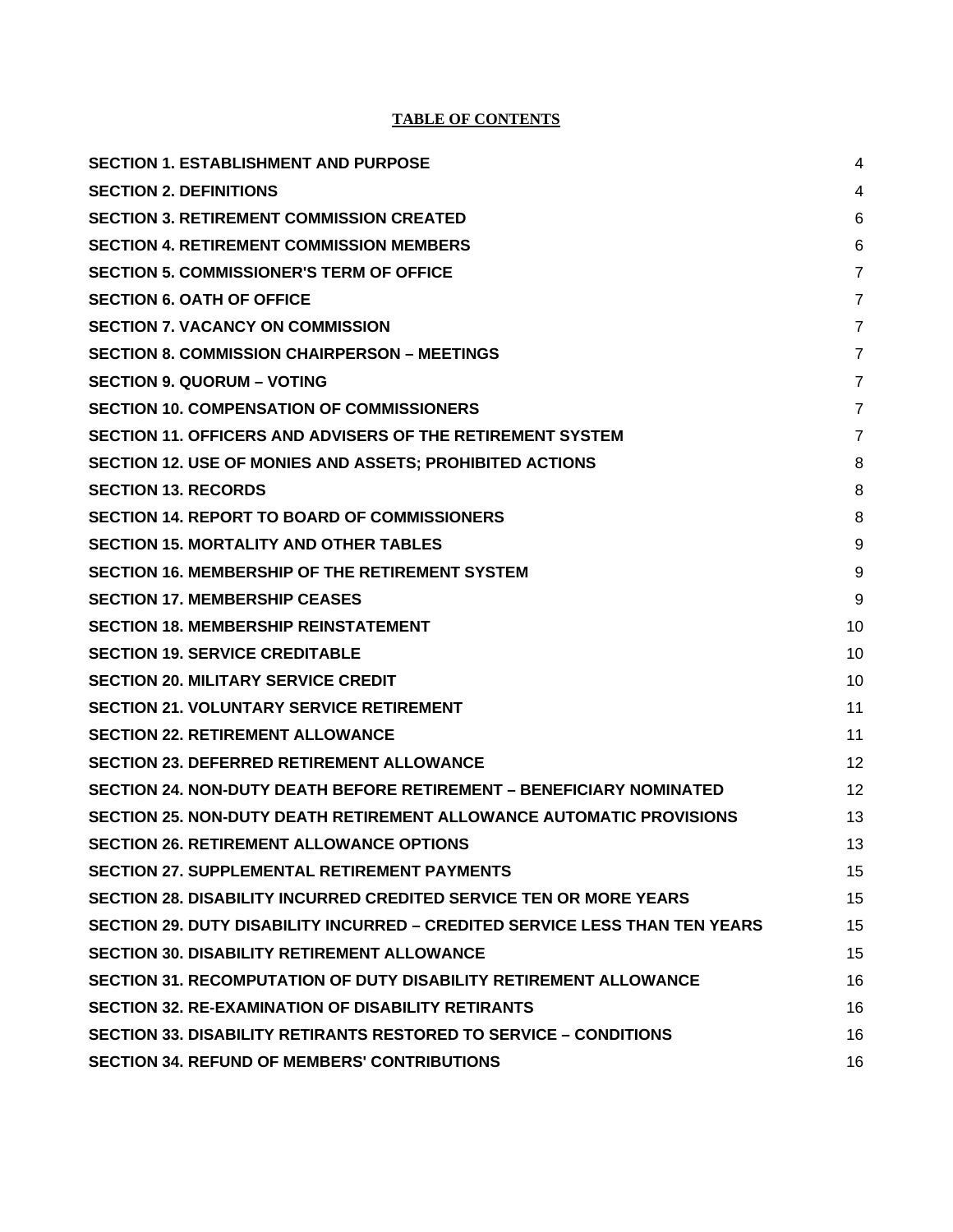| <b>SECTION 35. DEATH IN LINE OF DUTY</b>                                                                    | 17 |
|-------------------------------------------------------------------------------------------------------------|----|
| <b>SECTION 36. EMPLOYEES SAVINGS FUND</b>                                                                   | 18 |
| <b>SECTION 37, COUNTY PENSION RESERVE FUND</b>                                                              | 18 |
| <b>SECTION 38. RETIREMENT RESERVE FUND TRANSFERS</b>                                                        | 18 |
| SECTION 39. FINANCIAL OBJECTIVE OF THE RETIREMENT SYSTEM                                                    | 19 |
| <b>SECTION 40. ADMINISTRATIVE FUNDS</b>                                                                     | 19 |
| <b>SECTION 41. MANAGEMENT OF FUNDS</b>                                                                      | 19 |
| <b>SECTION 42. INCOME FUND ALLOWANCE OF REGULAR INTEREST</b>                                                | 19 |
| <b>SECTION 43. METHOD OF PAYMENT FROM FUNDS</b>                                                             | 20 |
| <b>SECTION 44. ASSIGNMENTS PROHIBITED</b>                                                                   | 20 |
| <b>SECTION 45. ERRORS</b>                                                                                   | 20 |
| <b>SECTION 46. PROTECTION AGAINST FRAUD</b>                                                                 | 20 |
| <b>SECTION 47. VESTING UPON RETIREMENT SYSTEM TERMINATION</b>                                               | 21 |
| <b>SECTION 48. FORFEITURES</b>                                                                              | 21 |
| <b>SECTION 49. EXCLUSIVE BENEFIT OF MEMBERS</b>                                                             | 21 |
| <b>SECTION 50. LIMITATIONS ON COMMENCEMENT OF PAYMENTS</b>                                                  | 21 |
| <b>SECTION 51. LIMITATIONS ON AMOUNT OF BENEFIT PAYMENTS</b>                                                | 23 |
| <b>SECTION 52. RECIPROCAL RETIREMENT ACT</b>                                                                | 23 |
| SECTION 53. APPLICABILITY OF PROVISIONS TO UNION AND TO NON-UNION EMPLOYEES AND<br><b>ELECTED OFFICIALS</b> | 23 |
| <b>SECTION 54. LAWS INCONSISTENT REPEALED</b>                                                               | 23 |
| <b>SECTION 55, SAVING PROVISION</b>                                                                         | 24 |
| <b>SECTION 56. EFFECTIVE DATE</b>                                                                           | 24 |
| <b>SECTION 57. QUALIFIED RETIREMENT SYSTEM</b>                                                              | 24 |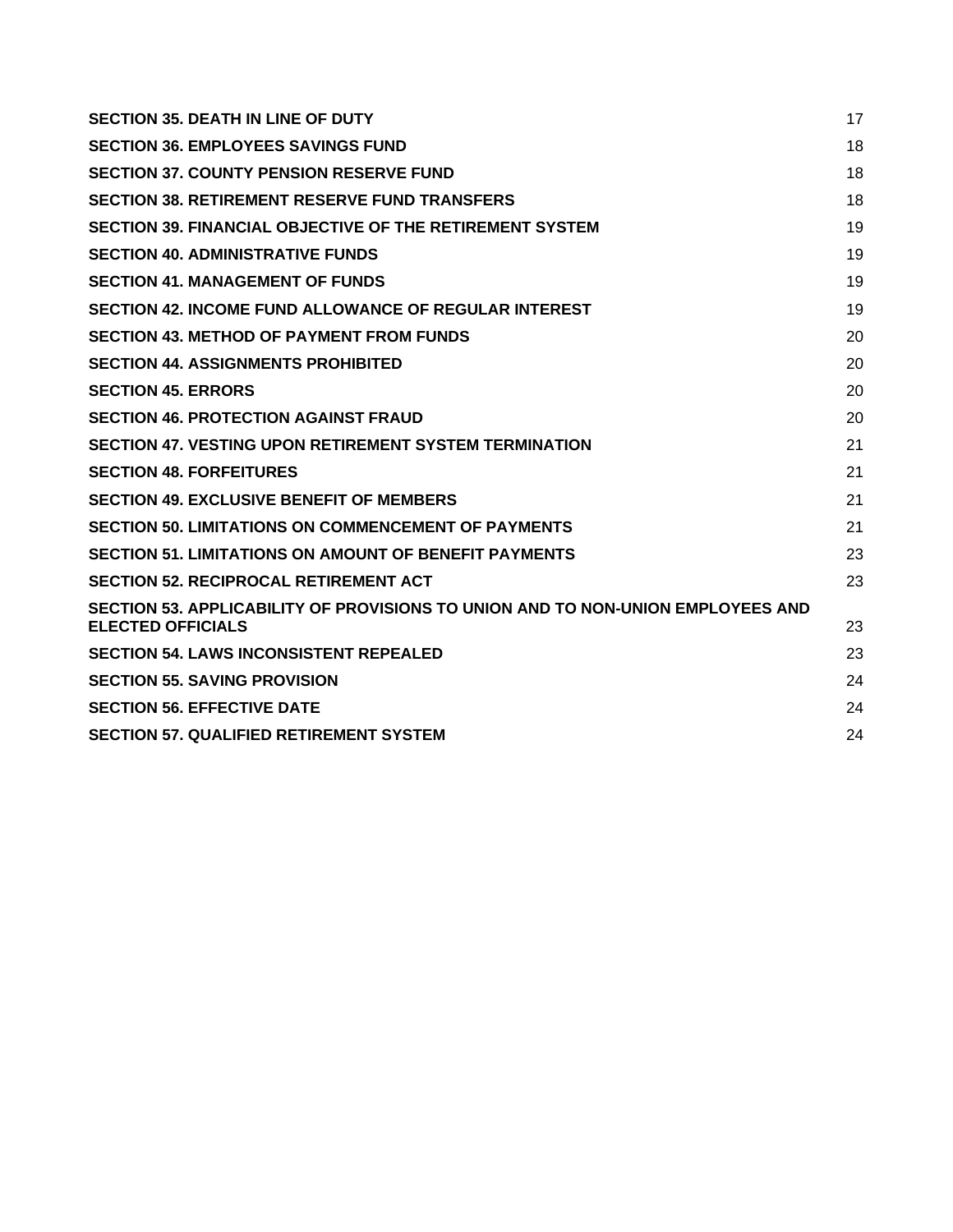#### <span id="page-3-0"></span>**SECTION 1. ESTABLISHMENT AND PURPOSE**

Under the authority of Section 12a of Act No. 156 of the Public Acts of 1851, as added by Act No. 249 of the Public Acts of 1943, as amended, there is hereby established the Macomb County Employees Retirement System, for the purpose of providing pension and retirement benefits for the employees of the County of Macomb and employees and officials of its several offices, departments and boards, including the County Board of Road Commissioners and its employees.

#### **SECTION 2. DEFINITIONS**

The following words and phrases as used in this Ordinance, unless a different meaning is clearly required by the context, shall have the following meanings:

(1) "Accumulated Contributions" means the sum of all amounts deducted from the compensations of a member or paid in and credited to his/her individual account in the employees savings fund, together with regular interest thereon.

(2) "Beneficiary" means any person, except a retirant, who is in receipt of, or who is designated to receive, a retirement allowance, pension, or other benefit, payable by the Retirement System.

(3) "Compensation" means the salary or wages paid a member by the County for personal services rendered by him/her to the County, including cost of living allowance, longevity, sick leave, annual leave, overtime, holidays, retroactive wages, court time, per diem, commissioner special pays, shift leader pay, beeper pay, stand by pay, Martha T. Berry and Youth Home special pay and marine law pay. A member's annual compensation in excess of \$200,000 (as adjusted from time to time by the Internal Revenue Service) shall not be considered for purposes of calculating a member's retirement allowance under the Retirement System.

For Purposes of applying the limitations on benefits in Section 51, compensation shall include elective deferrals as defined in Code Section 402(g)(3) and any amount which is contributed or deferred by the County at the request of the Employee and which is not includible in the gross income of the employee by reason of Code Section 125, 135(f)(4) or 457.

In addition to other applicable limitations set forth in the Retirement System, and notwithstanding any other provision of the Retirement System to the contrary, for Retirement System fiscal years beginning on or after January 1, 1994, the annual compensation of each member taken into account under the Retirement System shall not exceed the OBRA '93 annual compensation limit. The OBRA 93' annual compensation limit is \$150,000, as adjusted by the Commissioner for increases in the cost of living in accordance with Code Section 401(a)(17)(B). The cost-of-living adjustment in effect for a calendar year applies to any period, not exceeding 12 months, over which compensation is determined (determination period) beginning in such calendar year. If a determination period consists of fewer than 12 months, the OBRA '93 annual compensation limit will be multiplied by a fraction, the numerator of which is the number of months in the determination period, and the denominator of which is 12.

For Retirement System fiscal years beginning on or after January 1, 1994, any reference in the Retirement System to the limitation under Code Section 401(a)(17) shall mean the OBRA '93 annual compensation limit set forth in this provision.

If compensation for any prior determination period is taken into account in determining a member's benefits accruing in the current fiscal year of the Retirement System, the compensation for that prior determination period is subject to the OBRA '93 annual compensation limit in effect for that prior determination period. For this purpose, for determination periods beginning before the first day of the first fiscal year of the Retirement System beginning on or after January 1, 1994, the OBRA '93 annual compensation limit is \$150,000.

(4) "County" means the County of Macomb, State of Michigan, and shall include the Macomb County Road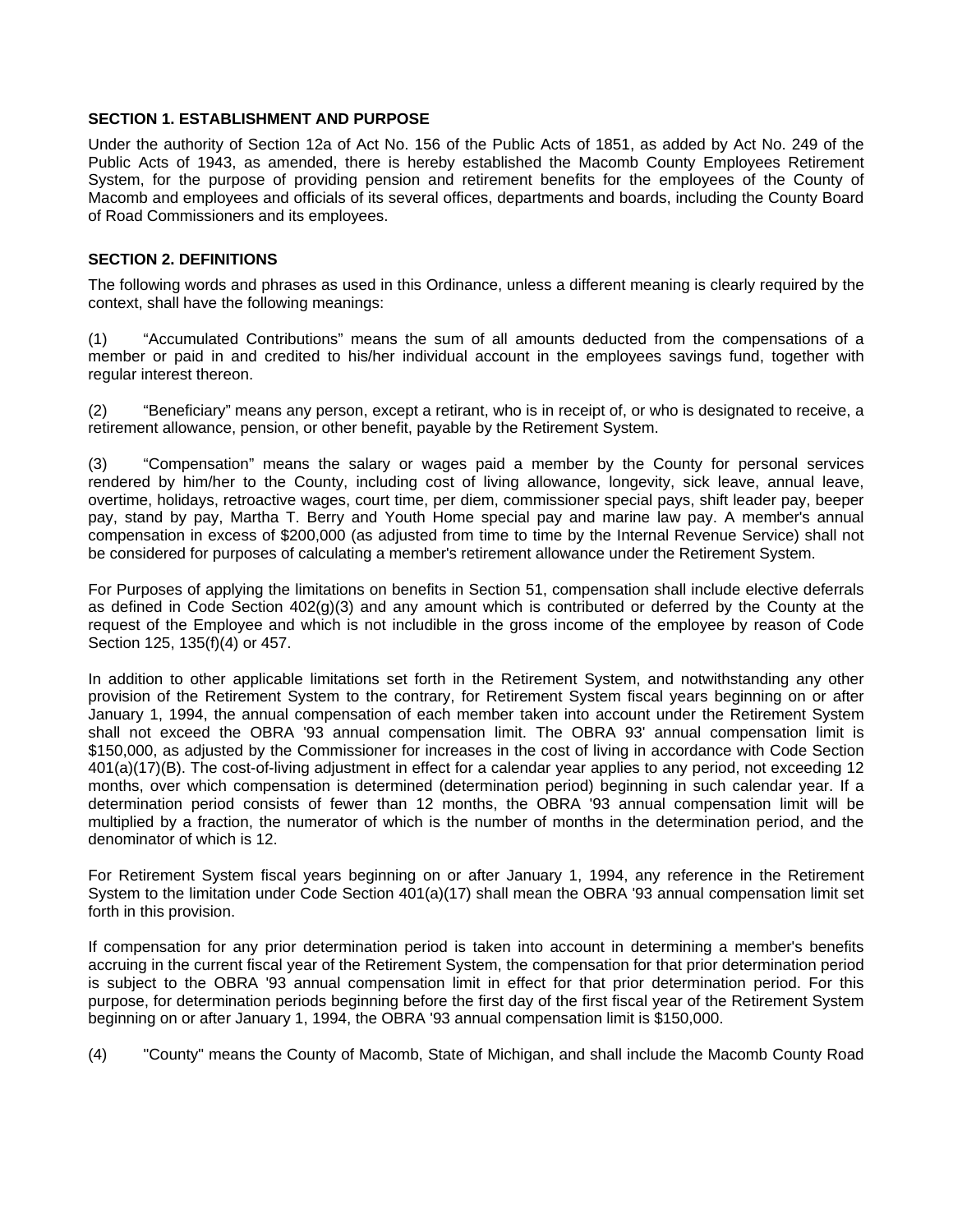Commission, the Human Services Board and the Martha T. Berry Medical Care Facility.

(5) "County Pension" means any annual amount, derived from money provided by the County, payable in equal monthly installments throughout the future life of a person, or for a temporary period as provided in this Ordinance.

(6) "County Pension Reserve" means that present value of all payments to be made on account of any County pension. The County pension reserve shall be computed upon the basis of such mortality and other tables of experience, and regular interest, as the Retirement Commission shall from time to time adopt.

(7) "Credited Service" means service standing to a member's credit to the extent provided in this Ordinance.

(8) "Employee" means any person who is in the employ of the County and who is paid by the County 25 percent or more of all remuneration received by him/her for personal services rendered by him/her to all government units.

An employee includes judges of the Circuit Court, District Court and Probate Court employed by the County, based on the portion of his/her annual judicial salary attributable to the County.

An employee also includes persons employed at the Martha T. Berry Medical Care Facility regardless of whether or not that facility or the Human Services Board that supervises and operates that facility has a separate federal employer identification number.

For purposes of crediting service rendered, employees shall be considered as either of two classes:

 (a) Full-time employees are those whose appointments to positions normally requiring 37.5 hours or more per week.

 (b) Part-time employees are those persons whose appointments are to a position normally requiring 1,000 hours or more per year but less than 37.5 hours per week.

(9) "Employee Pension" or "Annuity" means an annual amount, derived from a member's accumulated contribution, payable in equal monthly installments throughout the future life of a person, or for a temporary period as provided in this Ordinance.

(10) "Employees Pension Reserve" or "Annuity Reserve" means the present value of all payments to be made on account of any employee pension or annuity. The employee pension reserve or annuity reserve shall be computed upon the basis of such mortality tables and regular interest as the Retirement Commission shall from time to time adopt.

(11) "Final Average Compensation" means the average of the highest annual compensations received by a member during a period of four consecutive years of his/her credited service contained within his/her ten years credited service immediately preceding the date his/her employment by the County terminates. If he/she has less than five years of credited service, his/her final average compensation shall be the average of his/her annual compensation for his/her total period of credited service, provided, however, that the final average compensation of a member who is a Circuit Court Judge, District Court Judge or Probate Judge, when combined with the member's final salary under the Probate Judges' Retirement System or the Judges' Retirement System shall not exceed the member's total annual judicial salary, payable from all State and County sources, at the time of the member's retirement.

(12) "Final Compensation" means a member's annual compensation, which includes cost of living allowance, longevity, sick leave, annual leave, overtime, holidays, retroactive wages, court time, per diem, commissioner special pays, shift leader pay, beeper pay, stand by pay, Martha T. Berry and Youth Home special pay and marine law pay, at the time he/she last terminates his/her employment with the County.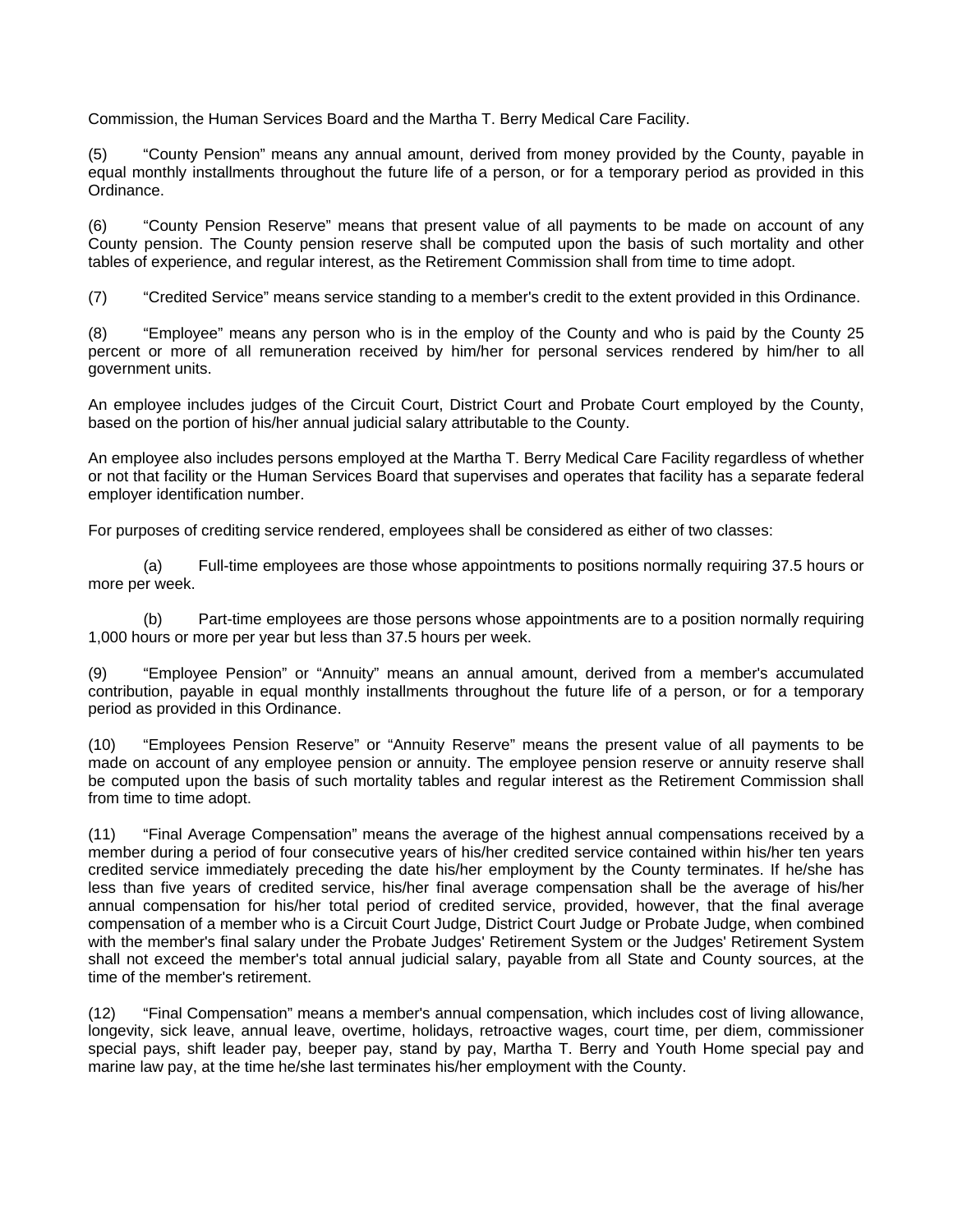<span id="page-5-0"></span>(13) "Member" means any person included in the membership of the Retirement System.

(14) "Regular Interest" means such rate or rates of interest per annum, compounded annually, as the Retirement Commission shall from time to time adopt, subject to the approval of the County Board of Commissioners.

(15) "Retirant" means any member who retires with a retirement allowance payable by the Retirement System.

(16) "Retirement" means a member's withdrawal from the employ of the County with a retirement allowance paid by the Retirement System.

(17) "Retirement Allowance" means the sum of the employee pension and County pension payable to a retirant or beneficiary.

(18) "Retirement Commission" or "Commission" means the Retirement Commission created in this Ordinance.

(19) "Retirement System" or "System" means the Macomb County Employees Retirement System established effective May 1, 1946.

(20) "Service" means personal service rendered to the County.

(21) "Worker's Compensation Period" means the period a person is in receipt of worker's compensation on account of a member's disability or death arising out of and in the course of his/her County employment. If the said person is paid a single sum in lieu of his/her future worker's compensation, his/her "worker's compensation period" shall be the period, if any, he/she was in receipt of weekly worker's compensation, plus the period arrived at by dividing the said single sum by his/her weekly worker's compensation award.

(22) Words of the plural number with respect to persons shall include the singular number, and vice versa.

#### **SECTION 3. RETIREMENT COMMISSION CREATED**

There is hereby created a Retirement Commission in whom is vested the general administration, management and responsibility for the proper operation of the Retirement System, and for construing and making effective the provisions of this Ordinance.

## **SECTION 4. RETIREMENT COMMISSION MEMBERS**

The Retirement Commission shall consist of seven commissioners, as follows:

- (a) The County Executive or his/her designee.
- (b) The Treasurer or his/her designee.
- (c) The chairperson of the Board of Commissioners or his/her Board of Commissioners' designee.

(d) The director of the department responsible for the functions formally performed by the County Road Commission.

(e) Three active employees of the Retirement System elected by active employees. The election of the members pursuant to this subsection shall be conducted in the manner provided by the rules and regulations adopted by the Retirement Commission to govern such elections.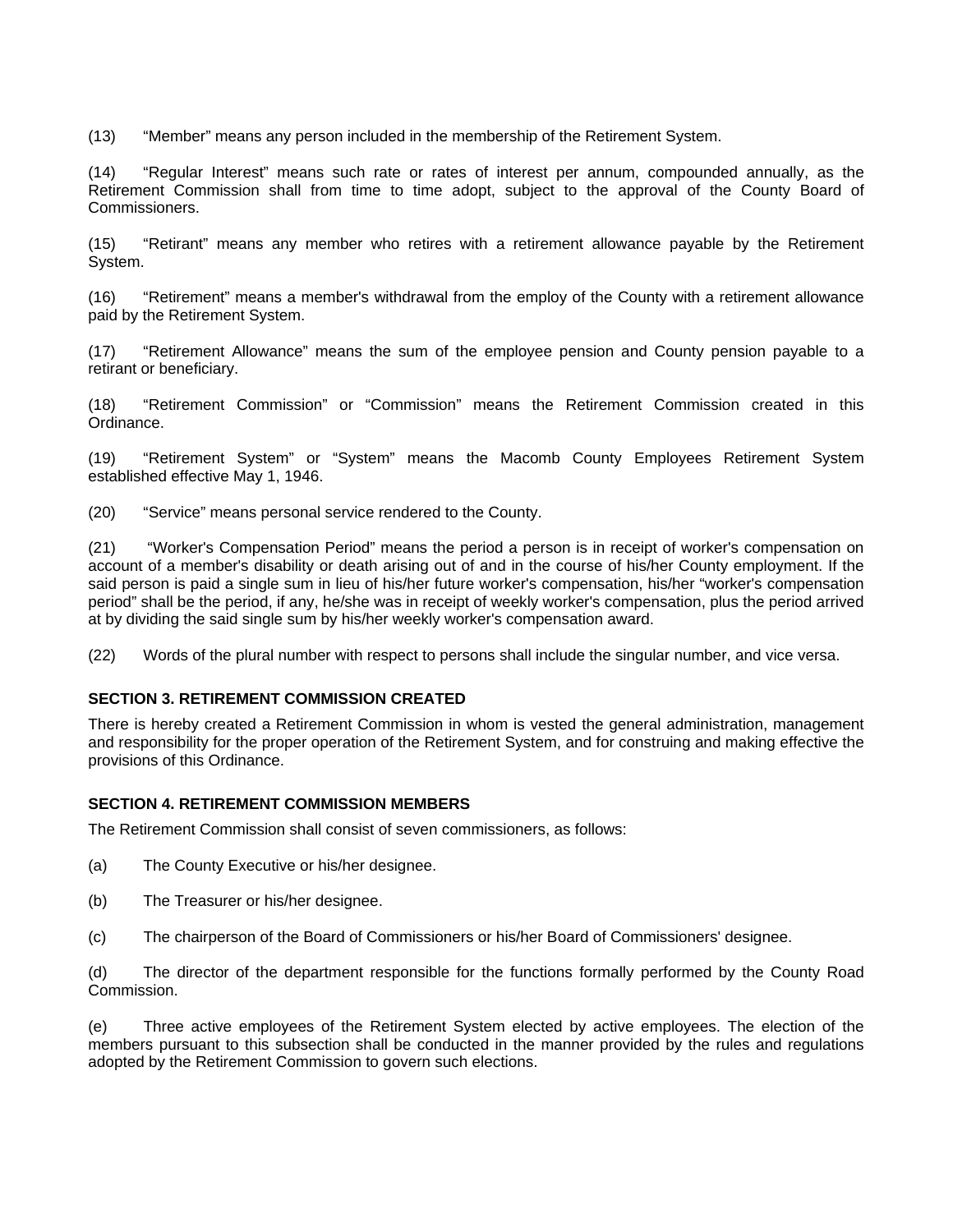<span id="page-6-0"></span>(f) One additional non-voting member shall be elected by retired County employees in the manner provided by the rules and regulations adopted by the Retirement Commission.

# **SECTION 5. COMMISSIONER'S TERM OF OFFICE**

The regular term of the position of commissioner for the commissioners provided in Section 4(e) shall be three years; one such term to expire annually.

# **SECTION 6. OATH OF OFFICE**

Each member of the Retirement Commission shall, before assuming the duties of commissioner, take an oath of office to be administered by the County Clerk.

# **SECTION 7. VACANCY ON COMMISSION**

A vacancy shall occur in the position of commissioner upon the separation of any commissioner from County service. A vacancy shall also occur if a commissioner resigns or if a member elected commissioner becomes employed in the same department as another member elected commissioner. If a vacancy occurs in the position of commissioner through separation from County service, or for other reasons, the vacancy shall be filled within 90 days after the date of the vacancy, for the unexpired term, in the same manner as the position was previously filled.

# **SECTION 8. COMMISSION CHAIRPERSON – MEETINGS**

The Retirement Commission shall elect from its members a chairperson and a vice-chairperson. It shall adopt its own rules of procedure and shall keep a record of its proceedings. The Retirement Commission shall hold meetings regularly and shall designate the time and place thereof. All meetings of the Retirement Commission shall be public.

#### **SECTION 9. QUORUM – VOTING**

Each commissioner shall be entitled to one vote on each question before the Commission. Four commissioners shall constitute a quorum and at least four concurring votes shall be necessary for a decision by the commissioners at any meeting of the Commission.

#### **SECTION 10. COMPENSATION OF COMMISSIONERS**

The commissioners provided for in Section 4 shall receive the same per diem compensation payable to members of the Macomb County Board of Commissioners for meetings, conferences, seminars and other activities, as approved by the Retirement Commission, except that the commissioners provided for in Section 4(e) shall serve without additional compensation for services rendered during regularly scheduled working hours. All commissioners shall be entitled to all expenses actually and necessarily incurred in attending meetings of the Retirement Commission and in performing required services as commissioners.

## **SECTION 11. OFFICERS AND ADVISERS OF THE RETIREMENT SYSTEM**

(a) Professional and Other Services. The Retirement Commission shall employ such professional and other services as the Commission determines as shall be required for the proper operation of the Retirement System. Such services shall be paid in accordance with applicable laws. Employees so engaged shall be engaged and compensated in the same manner that similar employment is engaged and compensated by the departments of Macomb County government.

(b) Secretary. In the absence of an appointed Retirement System administrative officer, the County Finance Director shall be the secretary of the Retirement Commission and the administrative officer of the Retirement System. If there is an administrative officer, the Finance Director shall be a budget and finance adviser to the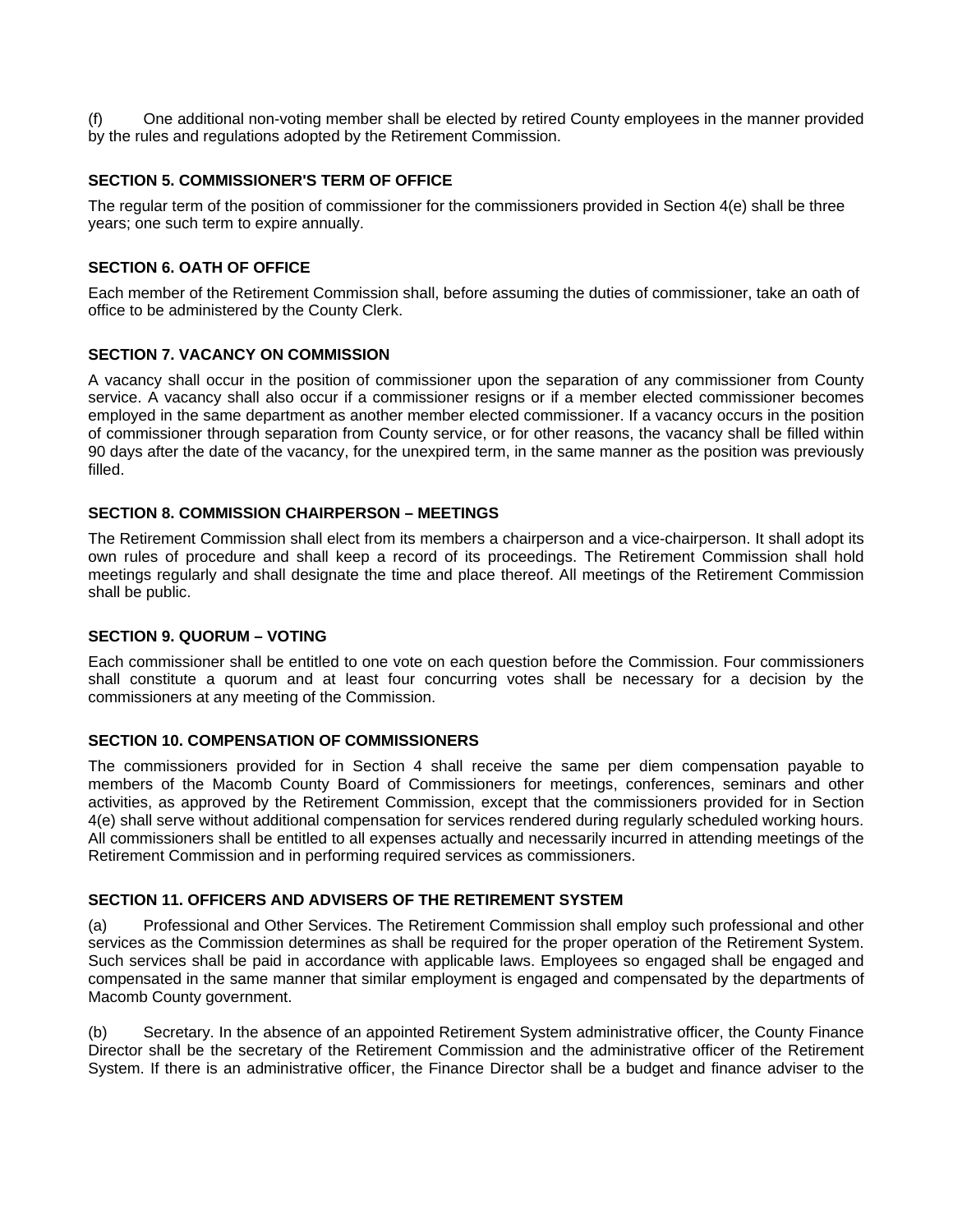<span id="page-7-0"></span>Retirement Commission.

(c) Legal Advisor. The County Corporation Counsel shall be legal adviser to the Retirement Commission.

(d) Treasurer. The County Treasurer shall be treasurer of the Retirement Commission.

(e) Custodial Agent(s). The Retirement Commission shall appoint a custodial agent or agents who are not eligible to participate in the Retirement System either as a member or a beneficiary, to serve as custodian of the assets of the Retirement System. The custodial agent(s) shall give to the Retirement Commission regular accountings of the assets of the Retirement System and shall be directly responsible to and shall hold office at the pleasure of the Retirement Commission.

(f) Actuary. The Retirement Commission shall appoint and Actuary who is not eligible to participate in the Retirement System either as a member or as a beneficiary, to serve as the technical adviser to the Retirement Commission on matters regarding the operation of the Retirement System on an actuarial basis, and who shall perform such other services as are required in connection therewith. The Actuary shall be directly responsible to and shall hold office at the pleasure of the Retirement Commission.

(g) Medical Director. The Retirement Commission shall appoint as Medical Director a physician who is not eligible to participate in the Retirement System as a member nor as a beneficiary. The Medical Director shall be directly responsible to and hold office at the pleasure of the Retirement Commission; he/she shall arrange for and pass upon all medical examinations required under the provisions of the Retirement System; he/she shall investigate all essential statements and certificates of a medical nature by or on behalf of a member, or other claimant, in connection with any application for disability retirement, or death in line of duty benefits; he/she shall report in writing to the Retirement Commission his/her conclusions and recommendations on matters referred to him/her by the Commission. The Retirement Commission may also consult with other specialists as the need arises.

# **SECTION 12. USE OF MONIES AND ASSETS; PROHIBITED ACTIONS**

(a) All monies and assets of the Retirement System shall be held and invested for the sole purpose of meeting the legitimate obligations of the Retirement System and shall be used for no other purpose.

(b) Members of the Retirement Commission and its employees are prohibited from:

- (1) Having a beneficial interest, direct or indirect, in an investment of the Retirement System.
- (2) Borrowing Money or assets of the Retirement System.

 (3) Receiving any pay or emolument from any individual or organization providing services to the Retirement System other than compensation for services or reimbursement of authorized expenses paid by the Retirement System.

# **SECTION 13. RECORDS**

The secretary shall keep, or cause to be kept, such data as shall be necessary for an actuarial valuation of the assets and liabilities of the Retirement System.

# **SECTION 14. REPORT TO BOARD OF COMMISSIONERS**

(a) The Retirement Commission shall render an annual report to the County Board of Commissioners showing the fiscal transactions of the Retirement System for the year ending the preceding  $31<sup>st</sup>$  day of December and a balance sheet showing the financial condition of the Retirement System by means of an actuarial valuation of the assets and liabilities of the Retirement System. The Retirement Commission shall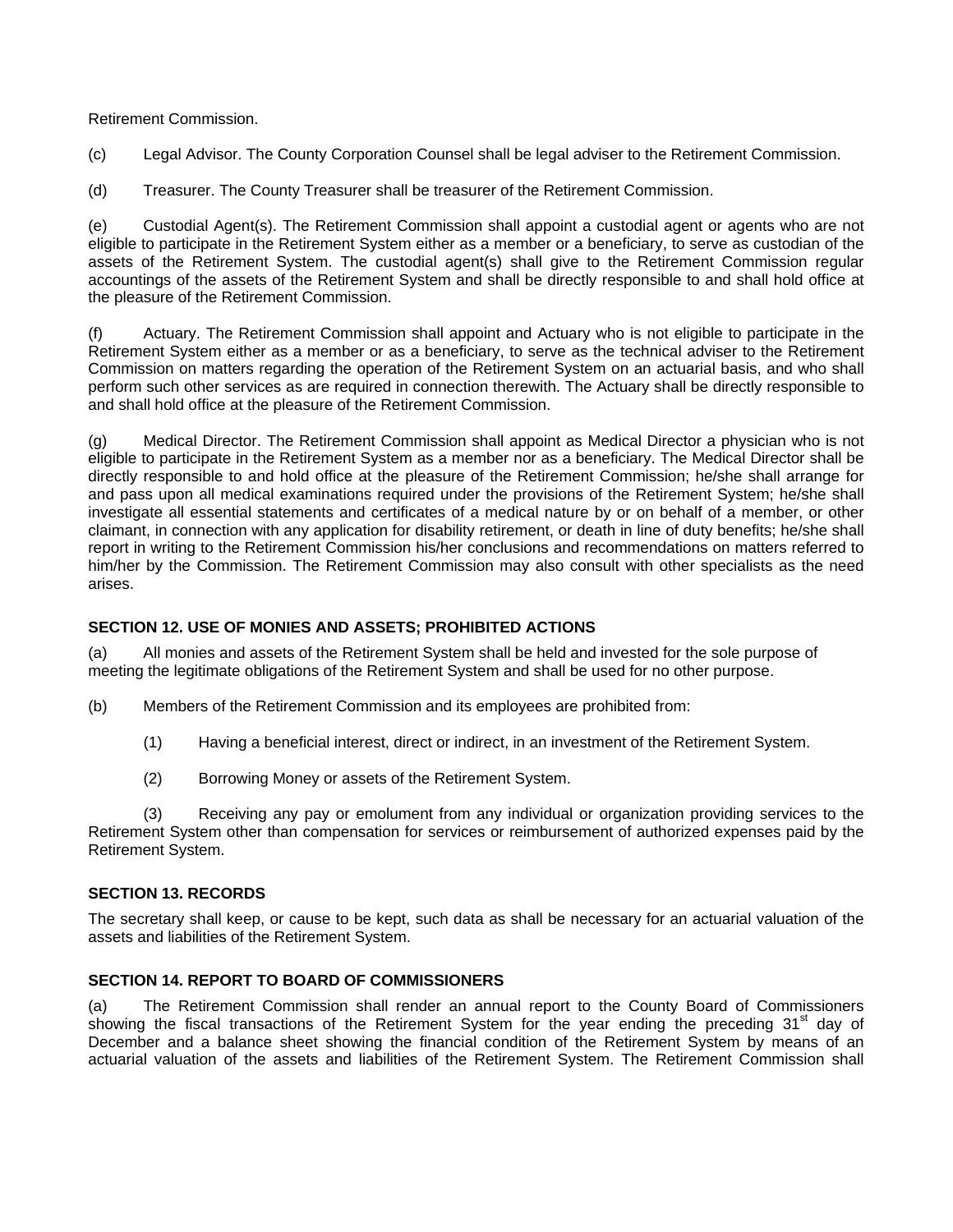<span id="page-8-0"></span>furnish any information requested by the County Board of Commissioners concerning the Retirement System to said Board of its duly authorized representatives.

(b) The Retirement Commission shall be subjected to an abide by all policies established by the Macomb County Board of Commissioners providing those are not in conflict with State law.

# **SECTION 15. MORTALITY AND OTHER TABLES**

The Retirement Commission shall from time to time adopt such mortality and other tables of experience, and a rate or rates of regular interest, as are necessary in the Retirement System on an actuarial basis. For purposes of determining actuarial equivalent Retirement Allowances, the Retirement Commission is currently using 7 ½% interest rate and a RP 2000 Mortality Table, adjusted for projected mortality improvements to 2015 with no setbacks for males or females; provided, however, that for purposes of determining the actuarial equivalent of an Employee's accumulated contribution standing to his/her credit in the employee savings fund, the Retirement Commission is currently using the interest rate used by the Pension Benefit Guaranty Corporation for purposes of immediate lump sum payments determined for the month of January or July that immediately precedes the date on which the Member applies for his of her Retirement Allowance under the Retirement System.

# **SECTION 16. MEMBERSHIP OF THE RETIREMENT SYSTEM**

The membership of the Retirement System shall consist of the following:

(a) All persons who are either full-time of part-time employees of the County, and all persons who become full-time or part-time employees of the County shall become members of the Retirement System, except as provided in Subsection (d) of this section.

(b) The elected County officials, including members of the Macomb County Board of Commissioners, who serve at the pleasure of the electorate shall have the option of becoming members of the Macomb County Employees Retirement System.

(c) Members of the Macomb County Board of Road Commissioners shall have the option of becoming members of the Macomb County Employees Retirement System.

(d) The membership of the Retirement System shall not include (1) any person engaged for special services on a contract or fees basis, nor (2) the medical director, nor (3) the Actuary, nor (4) any temporary employee, nor (5) any County employee who is included by law in any other pension or retirement system, except the Federal Social Security System, by reason of the compensation he/she receives from the County, nor (6) any member of a board or commission paid exclusively on a per diem basis, nor (7) any person receiving a pension from the Macomb County Employees Retirement System, nor (8) any person whose appointment is to a position normally requiring less than 1,000 hours or more per year.

(e) In all cases of doubt, the Retirement Commission shall decide who is a member of the Retirement System within the meaning of the provisions of the Ordinance.

(f) Under such rules and regulations as the Retirement Commission shall from time to time adopt, each member shall furnish such information as the Commission may require for the proper operation of the Retirement System.

#### **SECTION 17. MEMBERSHIP CEASES**

Except as otherwise provided in this Ordinance, should any member no longer be employed by the County in a position normally requiring 1,000 hours or more per year, for any reason except to become a retirant or his/her death, she/she shall thereupon cease to be a member. The former member shall be eligible for a refund of his/her accumulated contributions, and upon such refund, his/her credited service at that time shall be forfeited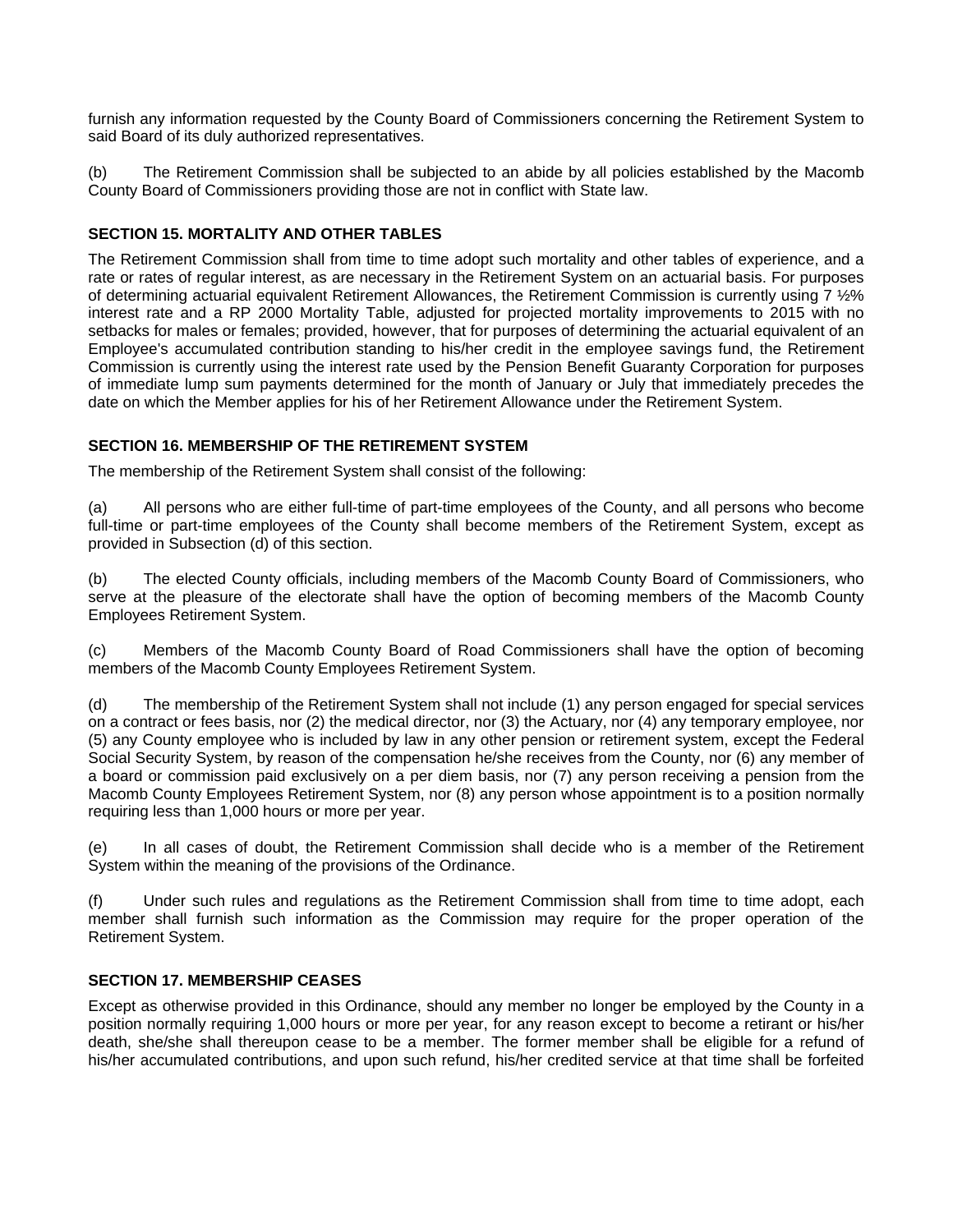<span id="page-9-0"></span>by him/her.

# **SECTION 18. MEMBERSHIP REINSTATEMENT**

Except as otherwise provided in this Ordinance, in the event a former member is re-employed by the County, he/she shall again become a member of the Retirement System. Should his/her re-employment occur within a period of three years from and after the date he/she last separated from County service, his/her credited service forfeited by him/her at the time he/she last separated from County service shall be restored to his/her credit: Provided the member shall, within one year from and after his/her re-employment by the County, pay into the employees' savings fund, by a single contribution, or by an increased rate of contribution as approved by the Commission, the amounts he/she may have withdrawn therefrom and not returned thereto together with regular interest thereon from the date of withdrawal to the date of repayment.

# **SECTION 19. SERVICE CREDITABLE**

(a) In accordance with such rules and regulations as the Retirement Commission shall from time to time adopt, the Commission shall credit each member with the number of years and months of service to which he/she is entitles; but in no case, shall less than ten days of service rendered in a calendar month be credited as a month of service; nor shall less than ten months of service be rendered in a calendar year be credited as a year of service; nor shall more than one year of service be credited any member for all service rendered by him/her in a calendar year.

(b) Upon the adoption of any amendment to the Macomb County Employees Retirement System Ordinance that extends membership to an employee not heretofore covered, such employee shall receive credit for services rendered in the employ of the County during a period of eight years immediately preceding the effective date of such amendment; provided that he/she pays into the employees savings fund, by a single contribution or by an increased rate of contribution as approved by the Commission, the amount he/she would have paid had he/she been a member during such period of service, together with regular interest.

(c) For a member who is a part-time employee, as defined in this Ordinance, for any portion of a calendar year, service credit in a calendar year shall be one year multiplied by the following fraction: the numerator shall be the number of hours worked during the year, and the denominator shall be full-time hours for the year. Not more than one year of service shall be credited any member for all service rendered by him/her in any calendar year.

(d) Subject to the provisions of this Ordinance and to such rules and regulations as the Commission may from time to time adopt, the Commission shall credit each member's service account with the number of years and months of service for which he/she is entitled to receive credit.

#### **SECTION 20. MILITARY SERVICE CREDIT**

(a) A member who entered the armed service of the United States before June 1, 1980, or who entered the armed service of the United States on or after June 1, 1980, during a time of war or emergency condition as defined in Section 1 of Act No. 190 of the Public Acts of 1965, as amended being Section 35.61 of the Michigan Compiled Laws, may elect to receive credited service for not more than five years of active military service. Credit for military service shall be given upon request and payment to the Retirement System of an amount equal to five percent of the member's full-time or equated full-time annual compensation for the year in which the payment is made multiplied by the number of years, and fraction of a year, of credited service that the member elects to purchase up to the maximum. Service shall not be credited if the service is or would be credited under and other federal, state, or local publicly supported retirement system. Service shall not be credited under this subsection until the member has eight years of credited service in force. Only completed years and months of armed service shall be credited under this subsection.

(b) A member who enters or entered any armed service of the United States may purchase credited service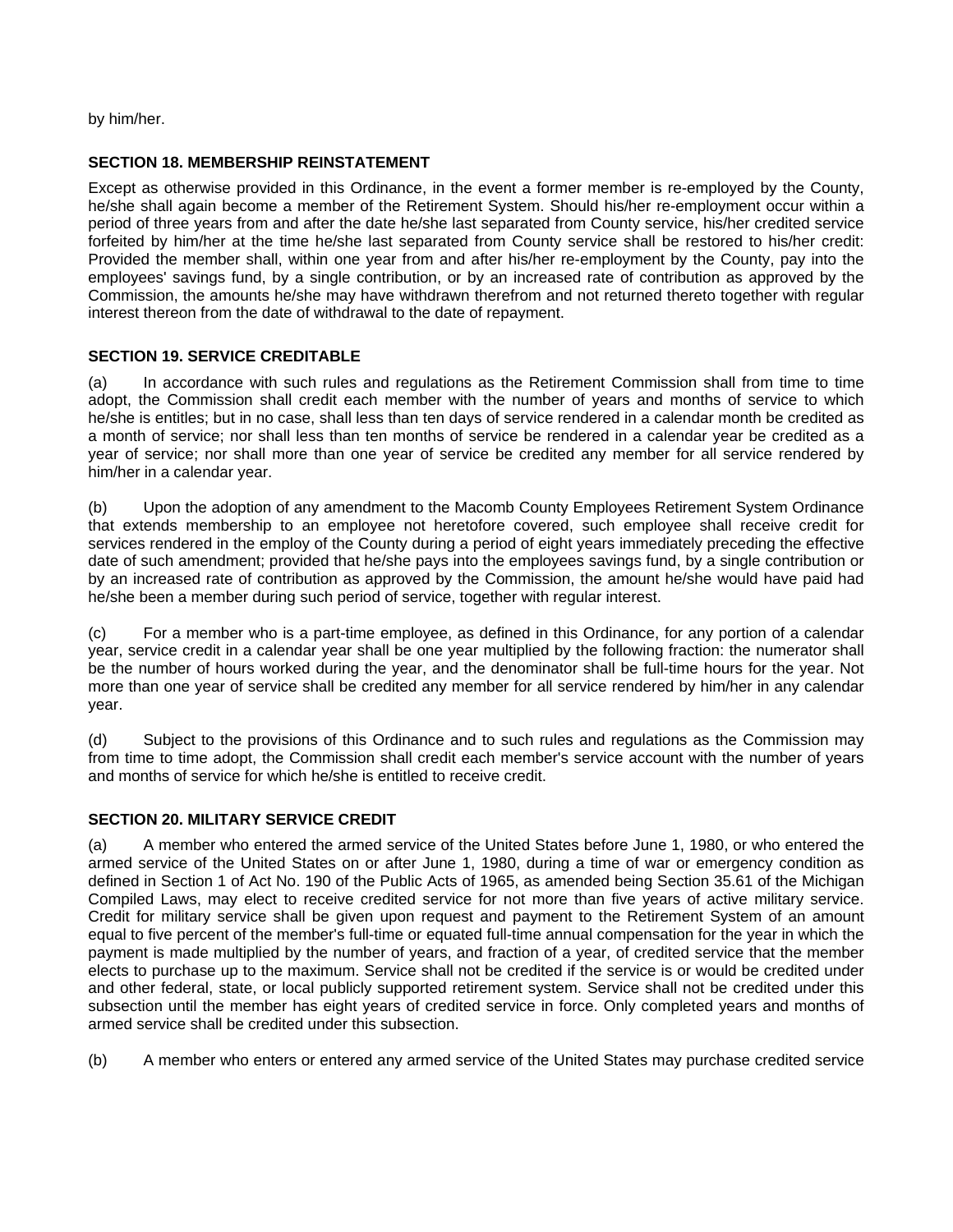<span id="page-10-0"></span>for periods of continuous active duty lasting 30 days or more, subject to the following conditions:

 (1) The county board of commissioners authorizes the purchase of credited service by an affirmative vote of a majority of the members of the county board of commissioners.

 (2) The member has at least eight (8) years of credited service needed to vest under the plan, not including any credited service purchased under this subsection and subsection (a).

The member pays the plan 5% of the member's annual compensation multiplied by the period of credited service being purchased. As used in this subdivision, "annual compensation" means the aggregate amount of compensation paid the member during the 4 most recent calendar quarters for each of which the member was credited 3/12 of a year of credited service.

(4) Fractional months of armed service shall not be recognized for the purposes of this subsection.

 (5) Armed service credited a member under subsection (a) shall not be the basis of credited service under the section.

 (6) Armed service credited a member under this subsection shall not exceed either 5 years or the difference between 5 years and the armed service credited the member under subsection (a).

 (7) Credited service shall not be granted for periods of armed service that are or could be used for obtaining or increasing a benefit from another retirement system.

(c) Notwithstanding any provision of the Retirement System Resolution to the contrary, effective on and after December 12, 1994, contributions, benefits and service credit with respect to qualified military service shall be provided in accordance with the Uniformed Services Employment and Reemployment Rights Act (USERRA), Code Section 414(u) and related regulations and rules.

Qualified military service that is credited to a Member under this subsection (c) shall not be the basis for Credited Service under Sections 20(a) and (b) above.

#### **SECTION 21. VOLUNTARY SERVICE RETIREMENT**

(a) Any non-union member who meets the following criteria may retire upon his/her application filed with the Commission:

 (1) As of January 1, 2003, attained age 50 years with 8 or more years of credited service, if the member's age, when added to the member's years of credited service, equal the sum of 75 or more; or

 (2) As of January 1, 2004, attained age 50 years with 8 or more years of credited service, if the member's age, when added to the member's years of credited service, equal the sum of 70 or more; or

(3) Attained age 60 years and has 8 or more years of credited service.

Upon his/her retirement, he/she shall receive a retirement allowance as provided in section 22.

(b) Any union member shall be entitled to voluntary retirement pursuant to the provisions of his/her collective bargaining agreement in effect at the termination of County employment.

#### **SECTION 22. RETIREMENT ALLOWANCE**

(a) Provided: general County non-union members and elected officials who retire on or after January 1, 1989, as provided in the Retirement System Ordinance, shall receive a straight life retirement; however, prior to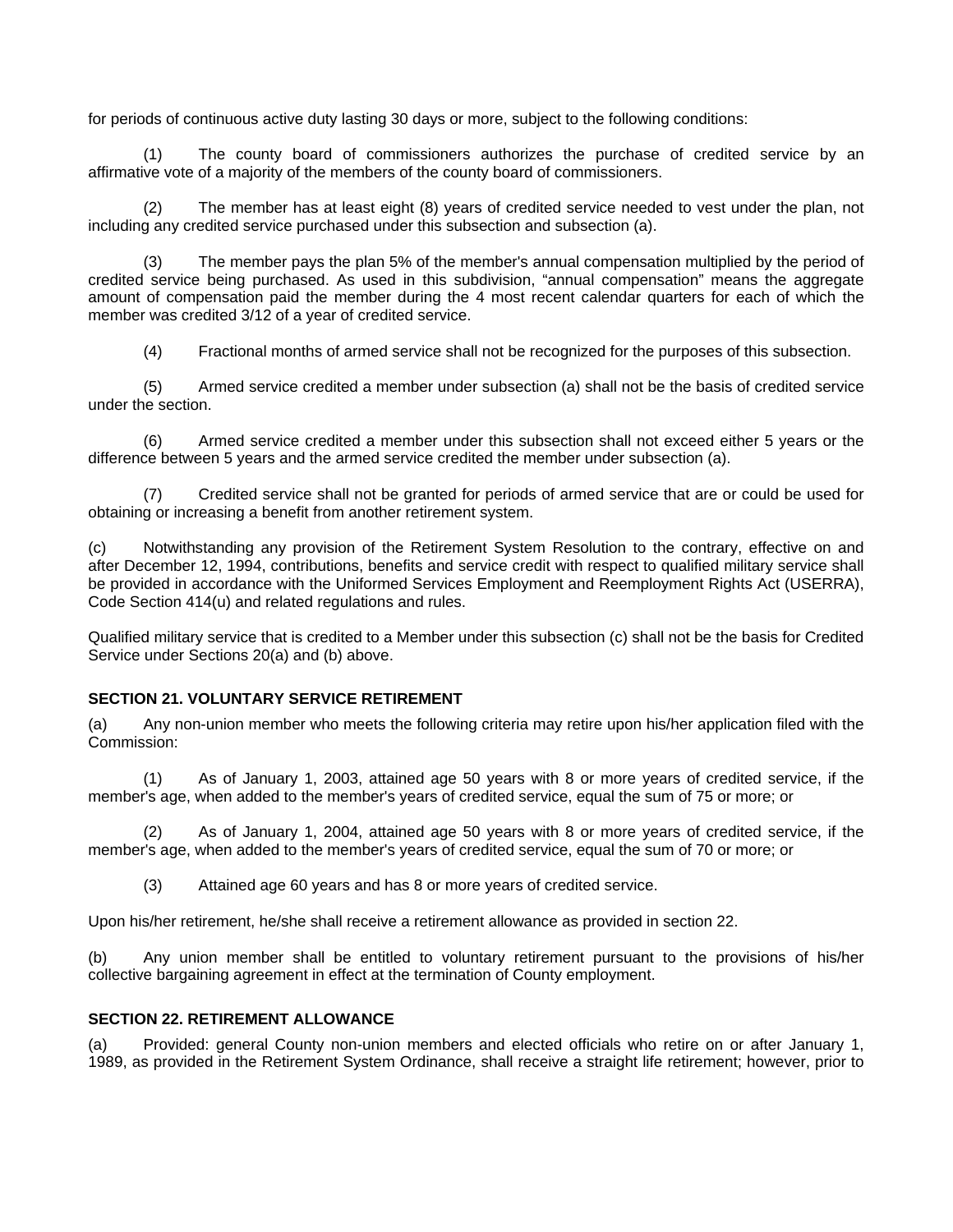<span id="page-11-0"></span>the beginning date of receiving his/her retirement allowance, he/she may elect to receive his/her retirement allowance under an option provided in Section 26 in lieu of a straight life retirement allowance. His/her straight life retirement allowance shall be as follows:

 (1) Any employee pension which shall be the actuarial equivalent of his/her accumulated contributions standing to his/her credit in the employee savings fund at the time of his/her retirement; and

 (2) A County pension which when added to his/her employee pension will provide a retirement allowance equal to the number of years, and fraction of a year, of his/her credited service multiplied by the sum of 2.4% of his/her final average compensation for the first twenty-six (26) years of credited service and one (1%) percent for each year of credited service thereafter. In no case shall his/her County pension exceed 65% of his/her final average compensation.

(b) A union represented member who retires on or after January 1, 1989, as provided in the applicable collective bargaining agreement, shall receive a straight life retirement; however, prior to the beginning date of his/her retirement allowance, he/she may elect to receive his/her retirement under an option provided in Section 26 in lieu of a straight life retirement allowance. His/her straight life retirement allowance shall be as detailed in the applicable collective bargaining agreement in effect at his/her termination of County employment.

# **SECTION 23. DEFERRED RETIREMENT ALLOWANCE**

In the event a member, who has eight or more years of credited service, leaves the employ of the County prior to the date he/she has satisfied the age and service requirements for retirement provided in Section 21, for any reason except his/her disability retirement or death, he/she shall be entitled to retire at the normal retirement age and be subject to the retirement formula in effect at the time he/she left County employment and as provided for in Section 22 of this Ordinance, provided that he/she does not withdraw his/her accumulated contributions from the employees savings fund. His/her retirement allowance under the plan in effect at the employee's termination of County employment shall begin the first day of the calendar month next following the date his/her application for same is filed with the Commission after the employee would have become eligible for retirement under the plan had the employee's employment not been terminated, but not later than 90 days after the employee becomes 65 years of age.

A vested former member who withdraws accumulated member contributions and voluntarily forfeits credited service in the System thereby forfeits all rights in and to the portion of the pension attributable to the forfeited credited service.

#### **SECTION 24. NON-DUTY DEATH BEFORE RETIREMENT – BENEFICIARY NOMINATED**

Any non-union member who continues in County employment on or after the date he/she either (1) has acquired ten years of credited service, or (2) has attained age 60 years and has eight or more years credited service, may at any time prior to the effective date of his/her retirement elect Option A provided in Section 26 in the same manner as if he/she were then retiring from County employment, and nominate a beneficiary whom the Retirement Commission finds to be dependent upon the said member for at least fifty percent of his/her support due to lack of financial means. Prior to the effective date of his/her retirement, a member may revoke his/her said election of Option A and nomination of beneficiary, and he/she may again elect the said Option A and nominate a beneficiary as provided in this section. Upon the death of a member who has Option A election in force, his/her beneficiary, if living, shall immediately receive a retirement allowance computed in the same manner in all respects as if the said member had retired the day preceding the date of his/her death, notwithstanding that he/she might not have attained age 60 years. If a member has an Option A election in force at the time of his/her retirement, his/her said election of Option A and nomination of beneficiary shall thereafter continue in force; provided, that prior to the effective date of his/her retirement, he/she shall have the right to elect to receive his/her retirement allowance as a straight life retirement allowance or upon any available option provided in Section 26. No retirement allowance shall be paid under this section on account of the death of a member if any benefits are paid or will become payable under Section 25 on account of his/her death.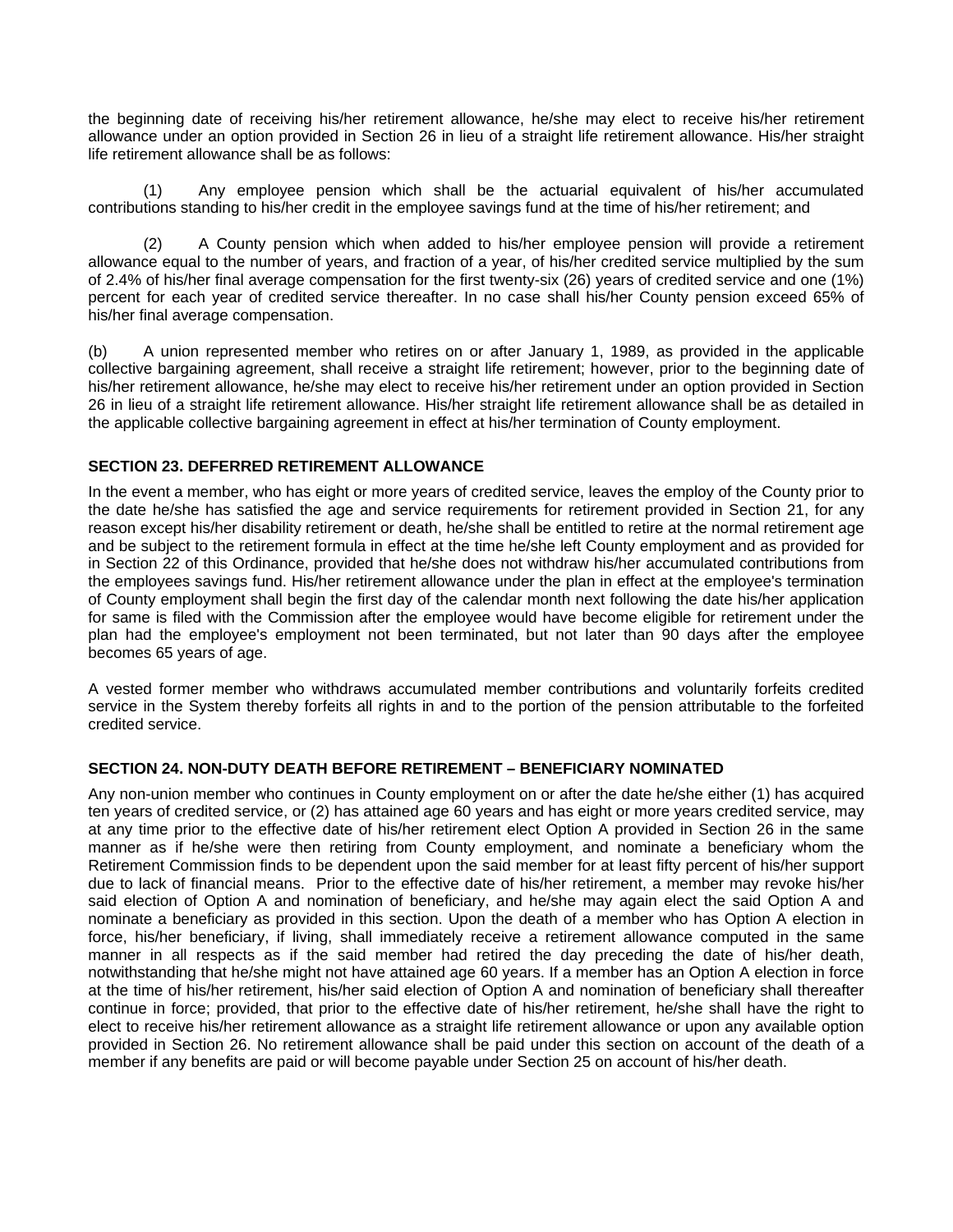#### <span id="page-12-0"></span>**SECTION 25. NON-DUTY DEATH RETIREMENT ALLOWANCE AUTOMATIC PROVISIONS**

Any non-union member who continues in the employ of the County for more than ten years and has not nominated a beneficiary as provided in this Ordinance, and (1) dies while in County employment and (2) leaves a spouse, the spouse shall immediately receive a retirement allowance computed in the same manner in all respects as if the member had (1) retired the day preceding the date of his/her death, notwithstanding that he/she might not have attained age 60 years, (2) elected Option A in Section 26 and (3) nominated his/her spouse as beneficiary.

## **SECTION 26. RETIREMENT ALLOWANCE OPTIONS**

(a) Prior to the receipt of his/her monthly retirement payment but not thereafter, a member may elect to receive his/her retirement allowance as a straight life retirement allowance payable throughout his/her life or he/she may elect to receive the actuarial equivalent, at that time, of his/her straight life retirement allowance in a reduced retirement allowance payable throughout his/her life and nominate a beneficiary, in accordance with the provisions of Option A, B, C, D or E set forth below. If a member does not elect an option, his/her retirement allowance shall be paid as a straight life retirement allowance.

 Option A. 100% Survivor Allowance. Under Option A, subject to subsection (b) of this section, upon the death of the retirant, his/her reduced retirement allowance shall be continued throughout the life of an paid to such person, having an insurable interest in his/her life, as he/she shall have nominated by written designation duly executed and filed with the Commission prior to the beginning date of his/her retirement allowance; or

 Option B. 50% Survivor Allowance. Under Option B, subject to subsection (b) of this section, upon the death of a retirant, one half of his/her reduced retirement allowance shall be continued throughout the life of and paid to such person, having an insurable interest in his/her life, as he/she shall have nominated by written designation duly executed and filed with the Commission prior to the beginning date of his/her retirement allowance; or

 Option C. Allowance For Ten Years Certain and Life Thereafter. Under Option C, subject to subsection (b) of this section, a retirant shall receive a reduced retirement allowance payable throughout his/her life with the provision that if he/she dies before he/she has received 120 monthly retirement allowance payments, the payments shall be continued for the remainder of the period of 120 months to such person or persons, in equal shares, as the retirant shall have nominated by written designation duly executed and filed with the Commission. If there be no such designated person surviving the retirant, such remaining monthly payments shall be continued and paid to the estate of the survivor of the retirant and his/her last surviving beneficiary. Under this option, the beneficiary may be changed during the first 120 months of the pension.

 Option D. According to such rules and regulations as the Commission may from time to time adopt, any member who retires under Section 21 prior to his/her attainment of age 65 years, may elect to have his/her straight life retirement allowance actuarially equated to provide an increased retirement allowance payable to his/her attainment of age 65 years and a reduced retirement allowance payable thereafter. His/her increased retirement allowance payable to his/her attainment of age 65 years shall approximate the sum of his/her reduced retirement allowance to be payable after his/her attainment of age 65 years and his/her estimated primary social security amount. The retirant shall also have the right to select survivor's benefits as described in Option A, Option B, or Option C. This section shall not apply to a member who retires prior to his/her attainment of age 60 years. The retirant shall also have the right to select survivor's benefits as described in Option A, Option B, or Option C.

 Option E. Pop-Up Option. A retirant may elect this option in combination with Option A or B. Under this option, a reduced retirement allowance is payable during the joint lifetime of the retirant and his/her beneficiary nominated under Option A or B, whichever is elected. Upon the death of the retirant, his/her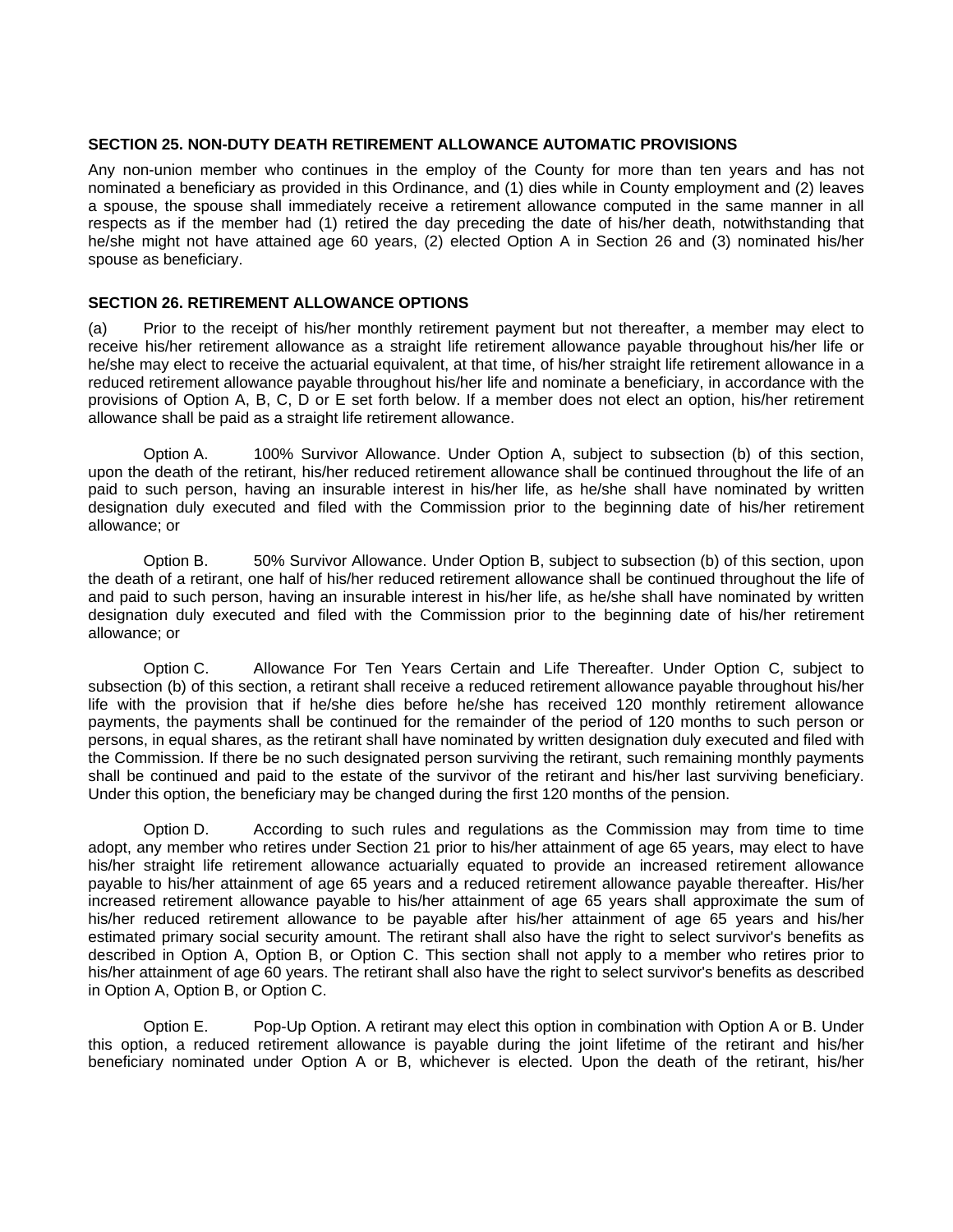beneficiary will receive a retirement allowance for life equal to the percentage specified by Option A or B of the reduced retirement income payable during the joint lifetime of the retirant and his/her beneficiary. Upon the death of the beneficiary, the retirant will receive a retirement allowance equal to one hundred percent of the amount specified by Section 26(a) above for the remaining lifetime of the retirant. The reduced retirement allowance payable during the joint lifetime of the retirant and his/her beneficiary together with the retirement allowance payable to one upon the death of the other will be actuarially equivalent to the retirement allowance provided by Section 22 as a single life annuity. This provision shall be without force or effect unless or until the retirant submits acceptable documentation of the death of his/her beneficiary to the Secretary of the Retirement Commission.

(b) If any benefits become payable under Section 34 on account of the death of a retirant who was receiving a retirement allowance under Option A, B, C, D or E provided in subsection (a) of this section, no retirement allowance shall be paid under the said Option A, B, C, D or E to his/her designated beneficiary. If all allowance payments permanently terminate before there has been paid an aggregate amount equal to the member's accumulated contributions standing to his/her credit in the employees savings fund at the time of his/her retirement, the different between his/her accumulated contributions and the aggregate amount of retirement allowance payments received by him/her shall be paid from the retirement reserve fund to his/her designated beneficiary, if living, otherwise to his/her estate or legal representative.

(c) This paragraph (c) applies to distributions made on or after January 1, 1993. Notwithstanding any provision of the Retirement System to the contrary that otherwise would limit a member's distribution elections under the Retirement System, a member may elect, at the time and in the manner prescribed by Section 26, to have any portion of an eligible rollover distribution paid directly to an eligible retirement plan specified by the member in a direct rollover.

# (1) **Definitions.**

 (A) **Eligible Rollover Distribution:** An eligible rollover distribution is any distribution of all or any portion of the balance to the credit of the distributee, except that an eligible rollover distribution does not include: any distribution that is one of a series of substantially equal periodic payments (not less frequently than annually) made for the life (or life expectancy) of the distributee or the joint lives (or joint life expectancies) of the distributee and the distributee's designated beneficiary, or for a specified period of ten years or more, and any distribution to the extent such distribution is required under Code Section 401(a)(9). Effective for distributions made after December 31, 2001, for purposes of the direct rollover provision, a portion of a distribution shall not fail to be an eligible rollover distribution merely because such portion consists of after-tax employee contributions that are not includible in gross income. However, such portion may be paid only to an individual retirement account or annuity described in Code Sections 408(a) or (b), or to a qualified plan described in Code Sections 401(a) or 403(b) that agrees to separately account for amounts so transferred, including separately accounting for the portion of such distribution that is includible in gross income and the portion of such distribution that is not so includible.

 (B) **Eligible Retirement Plan:** Effective January 1, 2002, an eligible retirement plan is an individual account described in Code Section 408(a), an individual retirement account described in Code Section 408(b), an annuity plan described in Code Section 403(a), an annuity contract described in Code Section 403(b), an eligible plan under Code Section 457(b) that is maintained by a state or political subdivision of a state, and that agrees to separately account for the amounts transferred into such plan or a qualified trust described in Code Section 401(a), which accepts the distributee's eligible rollover distribution. The definition of eligible retirement plan shall also apply in the case of a distribution to a surviving spouse or to a former spouse who is the alternative payee under a domestic relations order.

 (C) **Distributee:** A distributee includes a member or former member. In addition, the member's or former member's surviving spouse is a distributee with regard to the interest of the spouse or former spouse.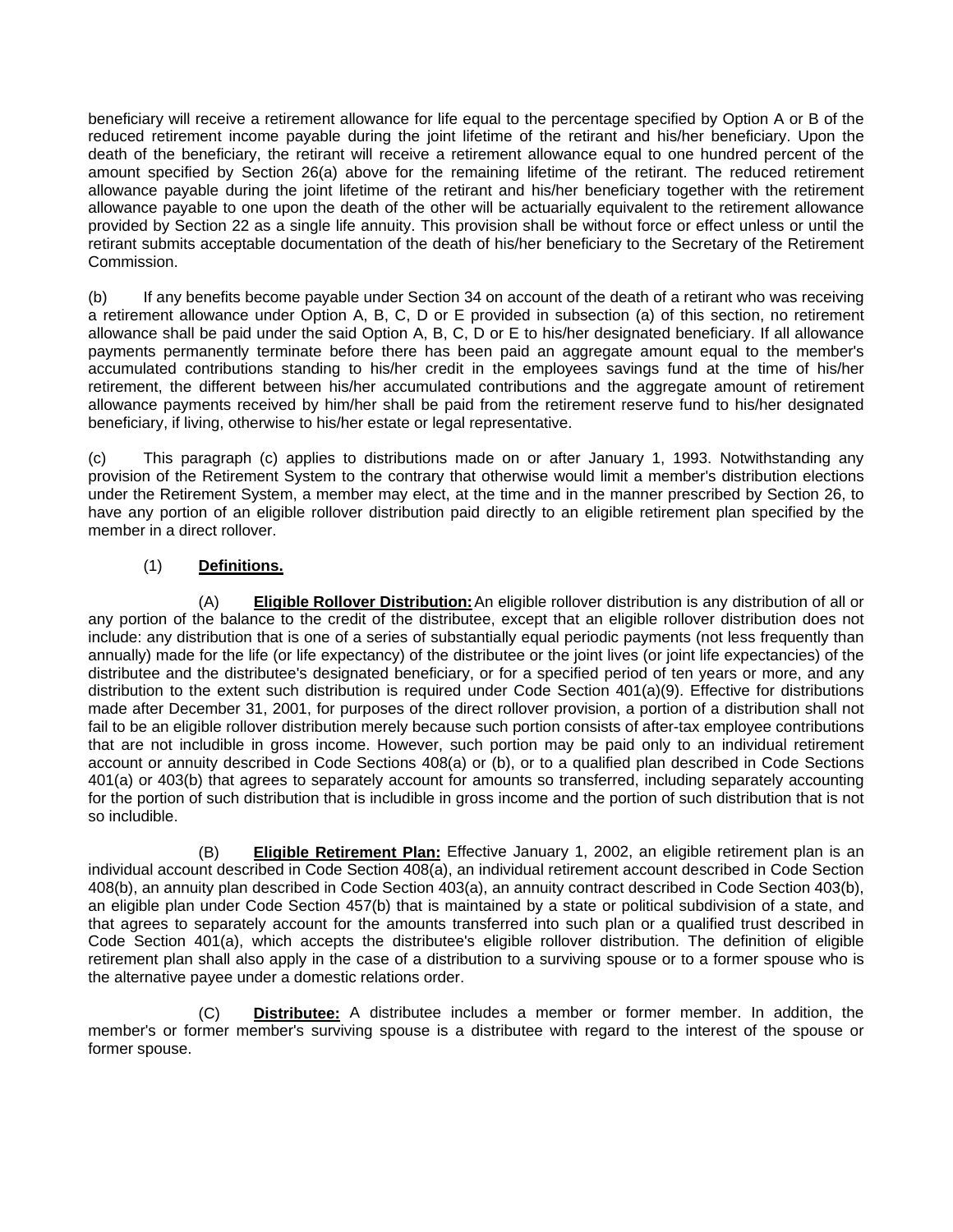<span id="page-14-0"></span> (D) **Direct Rollover:** A Direct rollover is a payment by the Retirement System to the eligible retirement plan specified by the distributee.

# **SECTION 27. SUPPLEMENTAL RETIREMENT PAYMENTS**

(a) The Retirement Commission shall establish a reserve for supplemental retirement payments. Such reserve may be funded each year by a portion of investment gains, if any, from the preceding calendar year, attributable to that portion of the total retirement system assets which are reserved to pay the retirement benefits of current retirees.

(b) The Retirement Commission shall credit the reserve with as much of said investment gain, as exceeds the actuarial assumption of the fund, as the said Commission may deem appropriate for said year.

(c) The Retirement Commission shall distribute to retired County employees and survivor beneficiaries, after approval by the Macomb County Board of Commissioners; said amount of annual reserve in a single sum as provided for by a formula to be determined by the Retirement Commission.

(d) The Retirement Commission shall distribute a retired Road Commission employees and survivor beneficiaries, after approval by the Macomb County Board of Commissioners, said amount of annual reserve in a single sum as provided for by a formula to be determined by the Retirement Commission.

(e) The Retirement Commission, in its own discretion, may determine that no monies paid into said reserve or be distributed in any year.

(f) The formula for distribution of said additional benefit shall be from time to time determined by the Retirement Commission but in all instances shall take into account the period of time since a person has retired and begun receiving benefits and the period of credited service rendered to the County of the Road Commission prior to retirement.

# **SECTION 28. DISABILITY INCURRED CREDITED SERVICE TEN OR MORE YEARS**

Upon the application of a member, or his/her department head, a member who (1) is in the employ of the County, (2) has ten or more years of credited service, and (3) has become or becomes totally and permanently incapacitated for duty in the employ of the County, may be retired by the Retirement Commission: Provided, that after a medical examination of the member made by or under the direction of the medical director, the medical director certifies to the Commission (1) that the member is mentally or physically totally incapacitated for duty in the employ of the County, (2) that such incapacity will probably be permanent, and (3) that the member should be retired.

# **SECTION 29. DUTY DISABILITY INCURRED – CREDITED SERVICE LESS THAN TEN YEARS**

Any member with less than ten years of credited service shall have his/her credited service increased to ten years for the exclusive purpose only of qualifying for disability retirement as provided in Section 28: Provided, that (1) the Commission finds he/she is totally and permanently incapacitated for duty as the natural and proximate result of a personal injury or disease arising out of and in the course of his/her actual performance of duty in the service of the County, and (2) he/she is in the receipt of worker's compensation on account of his/her said physical or mental incapacity.

#### **SECTION 30. DISABILITY RETIREMENT ALLOWANCE**

Upon a member's retirement on account of disability as provided in the Retirement System Ordinance, he/she shall receive a straight life disability retirement allowance computed according to Section 22. His/her disability retirement allowance shall be subject to section 32 and shall not be less than \$400.00 per month. During his/her worker's compensation period, the County pension portion of his/her disability retirement allowance shall not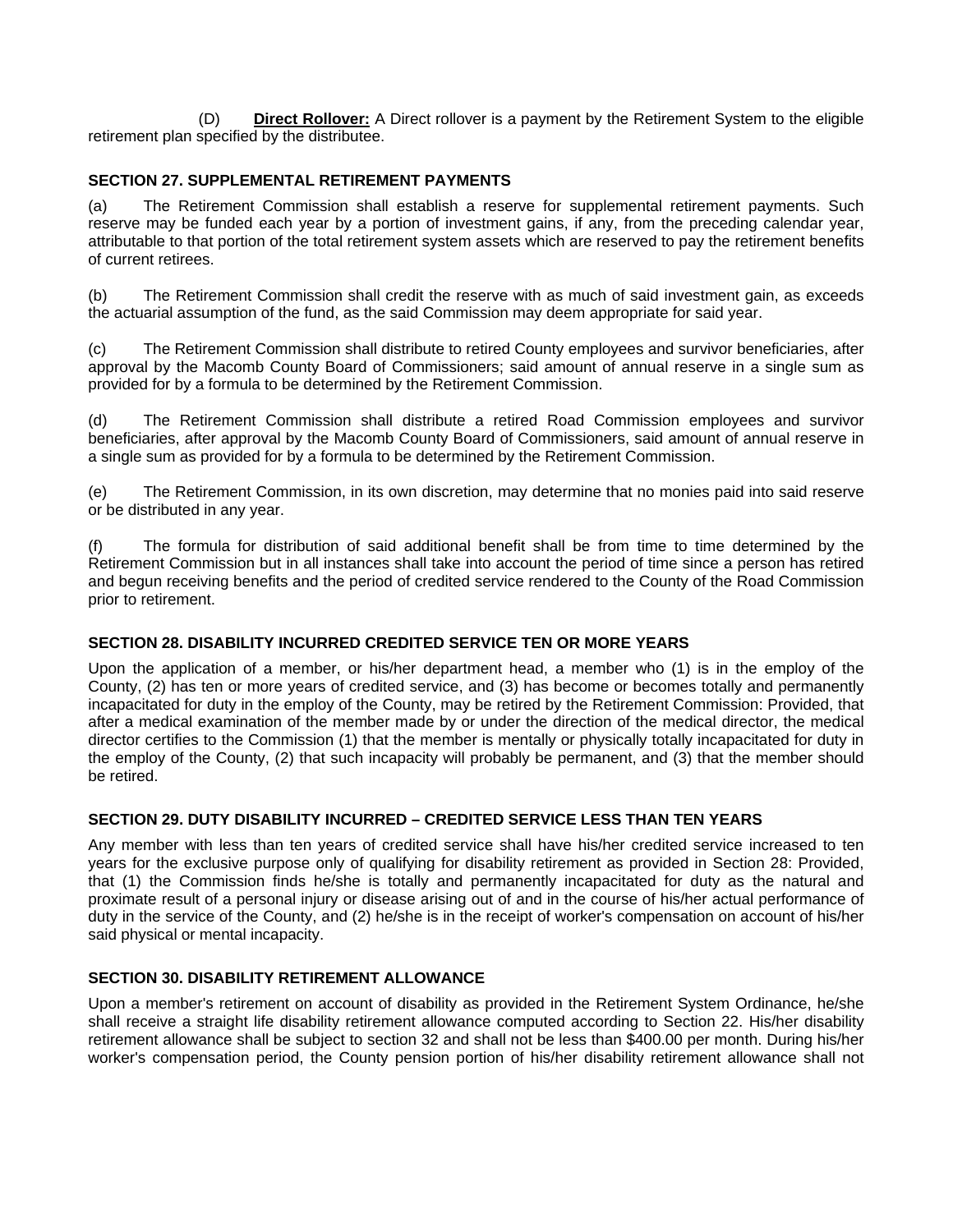<span id="page-15-0"></span>exceed the difference between (1) sixty percent of his/her final average compensation, and (2) his/her worker's compensation, if any, converted to an annual basis. Prior to the date of his/her retirement, he/she may elect to receive his/her retirement allowance under an option provided in Section 26, except Option D, in lieu of a straight life retirement allowance.

# **SECTION 31. RECOMPUTATION OF DUTY DISABILITY RETIREMENT ALLOWANCE**

(a) Upon termination of his/her worker's compensation period, if any, arising on account of his/her County employment, or at his/her attainment of age 65 years, whichever occurs first, a disability retirant shall be given service credit for his/her worker's compensation period, but in no case beyond his/her attainment of age 65 years; and his/her disability retirement allowance provided in Section 30 shall be recomputed to include such additional service credit.

(b) Any employee who is found to be totally and permanently disabled due to an on-the-job injury and who receives social security disability benefits as a result of said injury, shall at the end of the worker's compensation period have their final pension computed using the formula which is then in effect for the employee's group to which they belonged at the time they were determined to be disabled. Any employee whose disability has caused a discontinuation of their County employment but who subsequently is determined not to be eligible to receive social security benefits shall have their final pension computed using the formula in effect at the time they were originally determined to be disabled from County employment.

# **SECTION 32. RE-EXAMINATION OF DISABILITY RETIRANTS**

At least once each year during the first five years following the retirement of a member with a disability retirement allowance, and at least once in each three-year period thereafter, the Commission may require said retirant to undergo a medical examination by or under the direction of the medical director. If the retirant refuses to submit to such medical examination in any such period, his/her disability retirement allowance may be suspended by the Commission until his/her withdrawal of such refusal. Should such refusal continue for one year, his/her disability retirement allowance may be revoked by the Commission. If, upon such medical examination of a retirant, the medical director reports to the commission that the retirant is physically able and capable of resuming employment with the County, and his/her report is concurred in by the Commission, the disability retirement allowance shall terminate.

## **SECTION 33. DISABILITY RETIRANTS RESTORED TO SERVICE – CONDITIONS**

The membership status of a terminated disability retired member who is returned to County employment shall be governed by the provisions of Section 16. Actual credited service at time of disability retirement shall be restored when the member again acquires membership. Credited service shall not be granted for the period of disability retirement unless the member was in receipt of worker's compensation on account of a disability arising out of and in the course of County employment.

A terminated disability retired member who does not reacquire membership and restoration of credited service shall have actual credited service at time of disability retirement restored if such restoration enables the individual to become vested in a deferred benefit.

## **SECTION 34. REFUND OF MEMBERS' CONTRIBUTIONS**

(a) Should any member cease to be employed by the County for any reason except his/her retirement or his/her death, before he/she has satisfied the age and service requirements for retirement provided in Section 21, she/she shall be paid his/her accumulated contributions, including interest, and including any payments for purchase of service credits, standing to his/her credit in the employees savings fund upon his/her demand in writing on forms furnished by the Retirement Commission.

(b) Refund to Beneficiary. Should any member die and no retirement allowance becomes or will become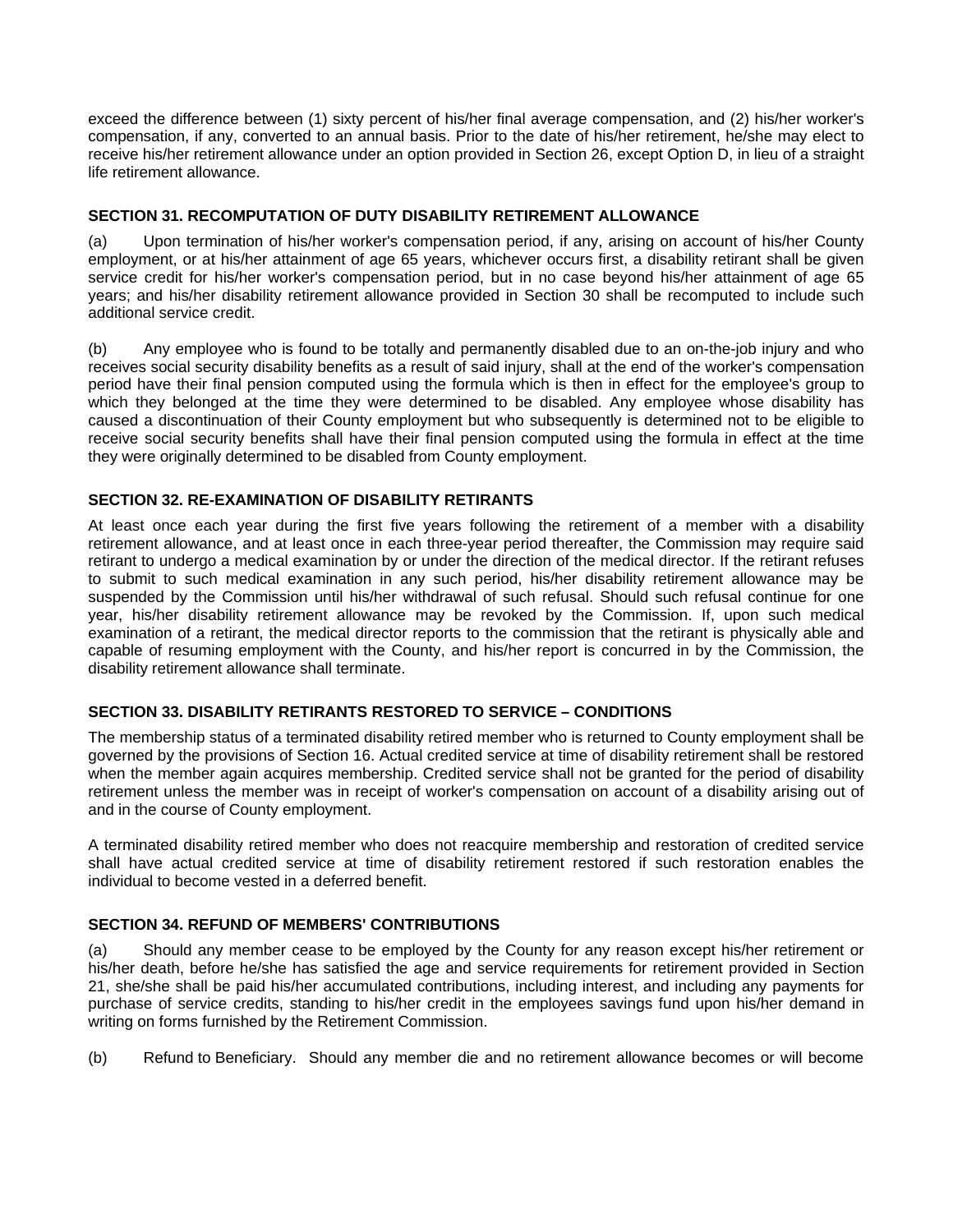<span id="page-16-0"></span>payable by the Retirement System on account of his/her death, except as provided in Section 35, his/her accumulated contributions standing to his/her credit in the employees savings fund at the time of his/her death, including credited interest, shall be paid to such person or persons as he/she shall have nominated by written designation duly executed and filed with the Retirement Commission. If there be no such designated person surviving the member, his/her accumulated contributions shall be paid to his/her estate.

(c) If No Beneficiary. In any member dies without heirs and without a designated beneficiary surviving him/her and no retirement allowance becomes or will become payable by the Retirement System on account of his/her death, except as provided in Section 35, his/her accumulated contributions standing to his/her credit in the employees savings fund at the time of his/her death may be used to pay his/her burial expenses, not to exceed a reasonable sum to be determined by the Retirement Commission: Provided, that he/she leaves no other estate sufficient for such purpose.

(d) Payments of accumulated contributions, as provided in this section may be made in a single sum or in installments according to such rules and regulations as the Retirement Commission may from time to time adopt.

(e) Annuity Withdrawal. Any non-union member who retires on or after January 1, 1988, pursuant to Sections 21, 13, 29 or 30 of the Macomb County Employees Retirement System Ordinance may elect, prior to the effective date of the retirement but not thereafter, to be paid the accumulated contributions, excluding amounts paid in for purchases of prior government and/or military credited service, including interest, as defined in the Macomb County Employees Retirement Ordinance, standing to the member's credit in the employees' savings fund. Upon this election and the payment of the accumulated contributions and interest, the retiring member's straight life retirement allowance shall be reduced by an amount which is the actuarial equivalent of the accumulated contributions paid. The actuarial equivalent shall be determined on the basis of the interest rate established by the Pension Benefit Guaranty Corporation for immediate annuities. Such rates are to be adjusted semi-annually on January 1<sup>st</sup> and July 1<sup>st</sup> of each year and used for the succeeding six months. After such reduction, the member may elect to receive the actuarial equivalent of the reduced allowance in accordance with the provisions of Options A, B, C, D or E as described in Section 26.

#### **SECTION 35. DEATH IN LINE OF DUTY**

In the event (1) a member dies as a result of a personal injury or disease arising out of and in the course of his/her employment by the County, or (2) a disability retirant dies prior to attaining age 60 years and within a period of three years following his/her disability retirement as the result of the same injury or disease for which he/she retired, and in either case, his/her death, injury, or disease resulting in death, be found by the Commission to have occurred as the natural and proximate result of causes arising out of and in the course of his/her actual performance of duty in the service of the County, the applicable benefits provided in paragraphs (a), (b), (c), and (d) of the section shall be paid, subject to the condition that worker's compensation is paid on account of the death of the said member or retirant.

 (a) Accumulated Contributions. In the case of a deceased member, his/her accumulated contributions standing to his/her credit in the employees savings fund at the time of his/her death shall be paid in accordance with Section 34.

 (b) Payments to Spouse. Upon termination of the statutory period for payment of worker's compensation to the spouse of said deceased member or retirant, the said spouse shall receive a County pension equal to the spouse's weekly worker's compensation converted to an annual basis: said County pension to continue until the spouse's death.

The statutory period for the payment of worker's compensation shall be reduced proportionate to any payback of worker's compensation received as the result of recovery based upon the liability of a third party.

 (c) Payments to Children. Upon termination of the statutory period for payment of worker's compensation to the child or children of the said deceased member or retirant, the said children shall receive a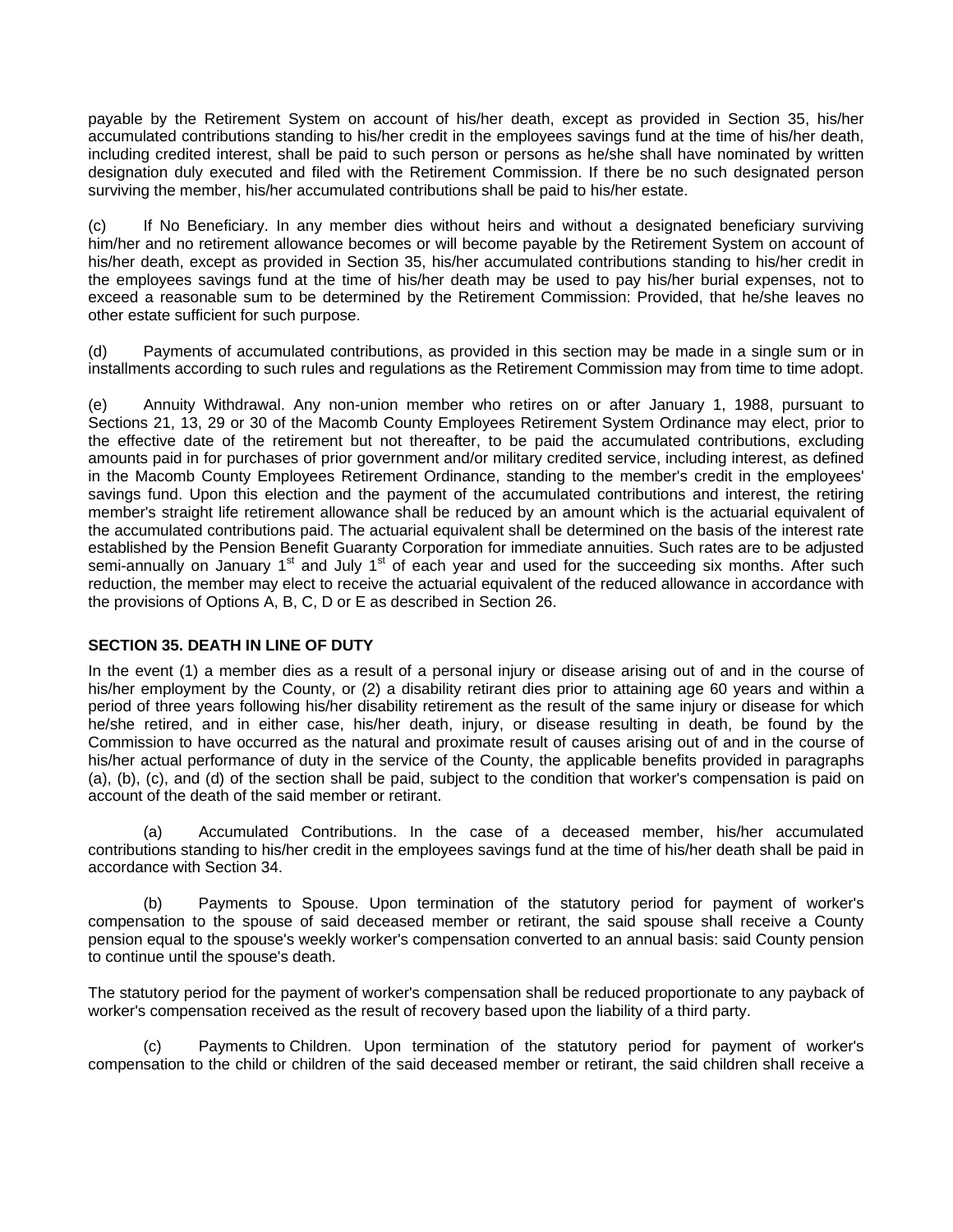<span id="page-17-0"></span>County pension equal to the child's weekly worker's compensation converter to an annual basis; said child's county pension to terminate upon his/her attainment of 18 years, or death or marriage prior thereto. Should the spouse's County pension be terminated as provided in paragraph (b) of this section, and should an unmarried child or children under age 18 years survive the said spouse, each such child's County pension shall be increased by an equal share of said spouse's County pension.

The statutory period for payment of worker's compensation shall be reduced proportionate to any payback of worker's compensation received as the result of recovery based upon the liability of a third party.

 (d) Payment to Parents. Upon termination of the statutory period for payment of worker's compensation to the parent or parents of said deceased member or retirant, the said parent or parents shall each receive a County pension equal to the parent's weekly worker's compensation converted to an annual basis; said parent's County pension to terminate upon his/her death.

The statutory period for the payment of worker's compensation shall be reduced proportionate to any payback of worker's compensation received as the result of recovery based upon the liability of a third party.

# **SECTION 36. EMPLOYEES SAVINGS FUND**

(a) The employees savings fund is hereby created. It shall be the fund in which shall be accumulated, at regular interest, the contributions deducted from the compensations of members as determined from time to time by the Macomb County Board of Commissioners for non-union personnel and for persons covered by collective bargaining agreements, and from which shall be made refunds and transfers of accumulated contributions as provided in the Retirement System Ordinance.

(b) The officer or officers responsible for preparing the payroll shall cause the contribution provided in subsection (a) of this section to be deducted from the compensation of each member on each and every payroll, for each and every payroll period, so long as he/she remains a member. The said contributions shall be made notwithstanding that the minimum compensation provided by law for any member shall be changed thereby. Every member shall be deemed to consent and agree to the deduction made and provided herein. Payment of his/her compensation less said deduction shall be full and complete discharge and acquittance of all claims and demands whatsoever for the services rendered by him/her during the period covered by such payment, except as to benefits provided in the Retirement System Ordinance. The said contributions when deducted from the compensation of a member shall be paid to the Retirement System and shall be credited the member's individual account in the employees savings fund.

(c) Upon the retirement of a member, his/her accumulated contributions, including interest, shall be transferred from the employees savings fund to the retirement reserve.

#### **SECTION 37. COUNTY PENSION RESERVE FUND**

The County pension reserve fund is hereby created. It shall be the fund in which shall be accumulated reserves for the payment of all County pensions payable from funds provided by the County. Upon the basis of such mortality and other experience tables and regular interest, as the Commission shall from time to time adopt, the Actuary shall annually compute the County pension reserves (1) for County pensions being paid retirants and beneficiaries, and (2) covering service rendered and to be rendered by members. The said County pension reserves shall be financed by annual appropriations, to be made by the County, The appropriations for County Road Commission members, retirants and beneficiaries shall be made from Board of County Road Commissioners funds.

#### **SECTION 38. RETIREMENT RESERVE FUND TRANSFERS**

Upon the retirement of a member, or at the time a County pension becomes payable to a beneficiary on account of the death of a member, the County pension reserve for such County pension shall be transferred from the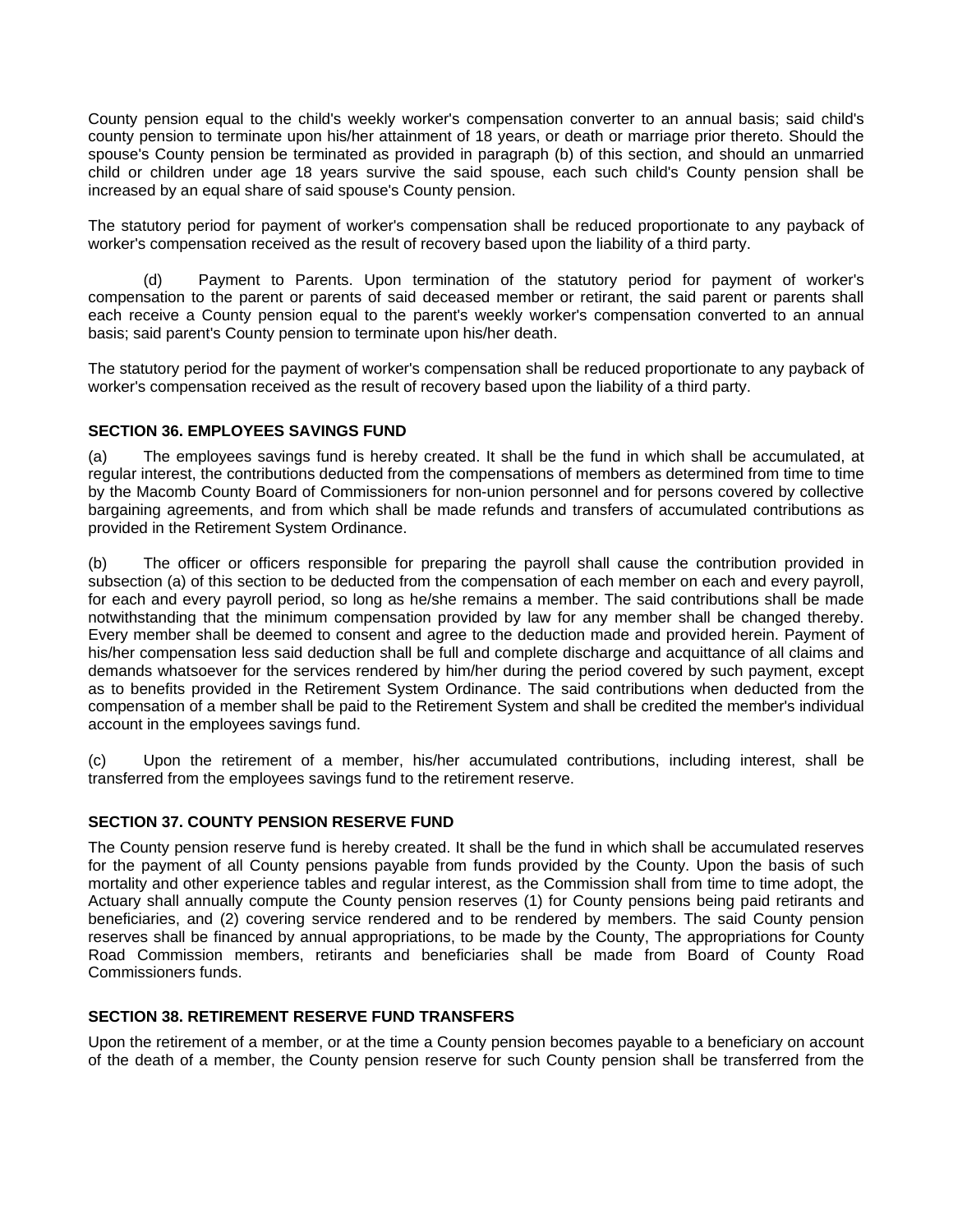<span id="page-18-0"></span>County pension reserve fund to the retirement reserve fund. The Retirement Commission may from time to time authorize transfers between the County pension reserve fund and the retirement reserve fund of any difference between the amount it determines to be necessary for the proper maintenance of the retirement reserve fund and the actual balance of the retirement reserve fund.

# **SECTION 39. FINANCIAL OBJECTIVE OF THE RETIREMENT SYSTEM**

The financial objective of the Retirement System is to receive contributions each fiscal year which are sufficient to (a) fund the actuarial cost of benefits likely to be paid on account of credited service earned by members during the fiscal year, and (b) fund the unfunded actuarial cost of benefits likely to be paid on account of credited service earned by members prior to the fiscal year over a period of not more than 40 years.

# **SECTION 40. ADMINISTRATIVE FUNDS**

The administrative funds shall be an administrative account of the Retirement System from which shall be paid all expenses necessary in connection with the administration and operation of the Retirement System.

# **SECTION 41. MANAGEMENT OF FUNDS**

(a) The Retirement Commission shall be the trustees of the assets of the Retirement System and shall have full power to invest and reinvest such assets subject to Act No. 314 of the Public Acts of 1965, as amended, and as the same might from time to time be amended. The Commission shall have the power to purchase notes, bonds, or other obligations of Macomb County before or after the same are offered to the public and with or without advertising for bids.

(b) The Retirement Commission shall have full power to purchase, hold, sell, assign, transfer, exchange, and dispose of any of the securities and investments in which any of the monies of the Retirement System have been invested, as well as the proceeds of the investments and any monies belonging to the System.

(c) The Retirement Commission shall keep on deposit available cash not exceeding five percent of the total assets of the Retirement System. All assets of the System shall be held for the sole purpose of meeting disbursements for retirement allowances and other payments authorized by this Ordinance and shall be used for no other purpose. The description of the various funds of the System shall be interpreted to refer to the accounting records of the System and not to the segregation of assets in the funds of the System.

# **SECTION 42. INCOME FUND ALLOWANCE OF REGULAR INTEREST**

(a) An income fund is hereby created. It shall be the fund to which shall be credited all interest, and other income from investments of the Retirement System; all transfers from the employees savings fund by reason of lack of claimant; and all other monies received by the System, the disposition of which is not specifically provided in this Ordinance. The Retirement Commission may accept gifts and bequests, and the same shall be credited to the income fund. There shall be paid or transferred from the income fund all amounts required to credit regular interest to the employees savings fund, retirement reserve fund, and County pension reserve fund, as provided in this Ordinance. Whenever the Commission determines that the balance in the income fund is more than sufficient to cover the charges to the fund, the Commission may provide for contingency reserves, or may transfer such excess or portions thereof to cover the needs of other funds of the System.

(b) The Retirement Commission shall at the end of each fiscal year allow and credit regular interest to the funds of the Retirement System. The interest to be credited to the retirement reserve fund and the County pension reserve fund shall be computes on the fund's mean balance for the year. The interest to be credited to a member's individual balance in the employees savings fund shall be computed on his/her balance standing to his/her credit at the beginning of the year: Provided, that no interest shall be credited on any portion of accumulated contributions refunded during the year; nor shall interest be credited a member after he/she leaves County employment, except as is otherwise specifically provided in this Ordinance. The amounts of interest so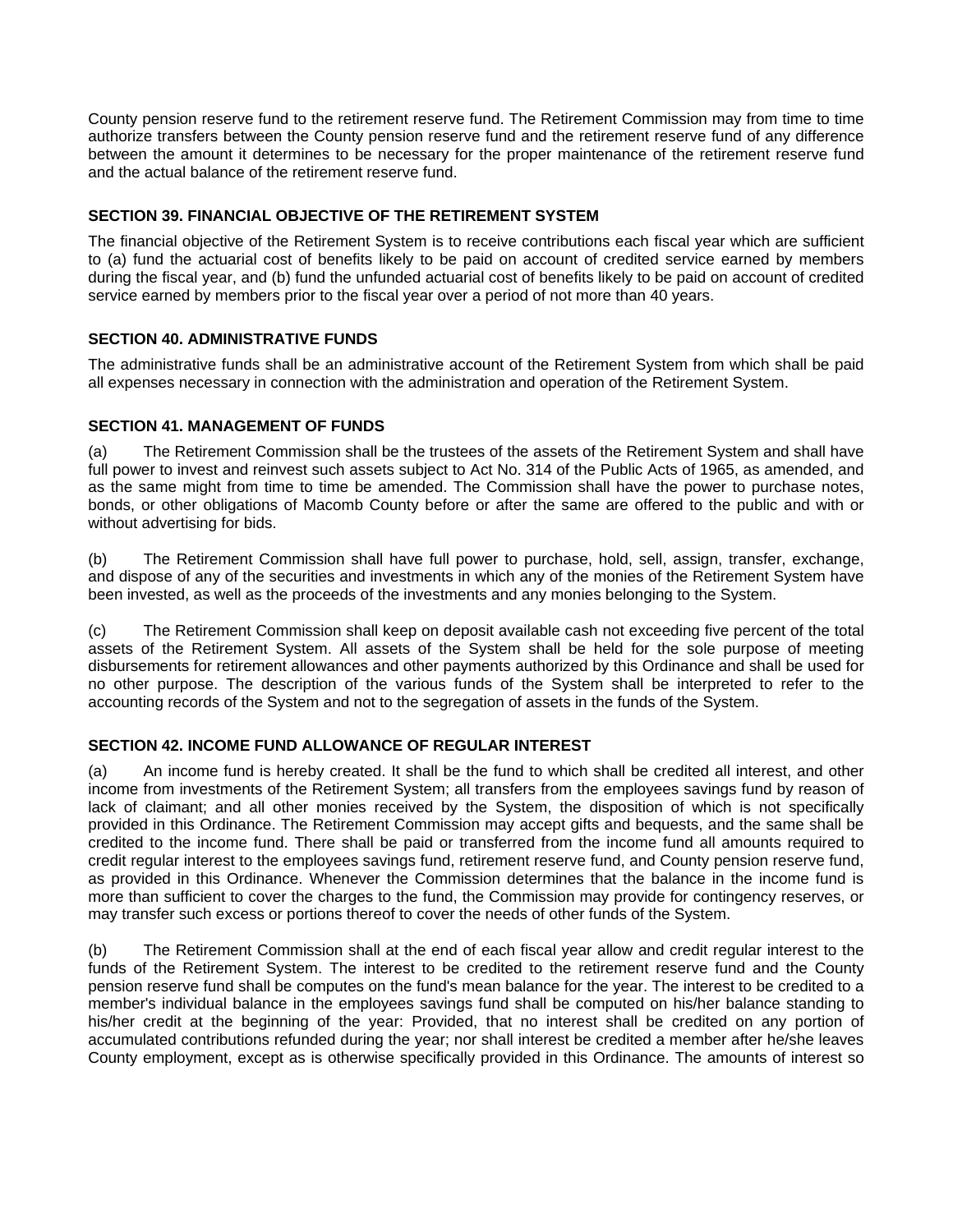<span id="page-19-0"></span>allowed shall be paid from the income fund.

# **SECTION 43. METHOD OF PAYMENT FROM FUNDS**

All payments from the funds of the Retirement System shall be made according to provisions of law, this Ordinance, and County procedure, only upon regular County vouchers signed by two persons designated by the Retirement Commission. A duly attested copy of a resolution of the Retirement Commission, designating such persons and bearing upon its face specimen signatures of such persons, shall be filed with the County Treasurer as his/her authority for making payments upon such vouchers. No voucher shall be drawn unless it shall have been previously authorized by the Retirement Commission.

# **SECTION 44. ASSIGNMENTS PROHIBITED**

The right of a person to an employee pension, a County pension, a retirement allowance, to the return of accumulated contributions, the employee pension, the County pension, or the retirement itself, any optional benefit, and any other right accrued or accruing to any member, retirant or beneficiary under the provisions of this Ordinance, and the monies belonging to the Retirement System, shall not be subject to execution, garnishment, attachment, the operation of bankruptcy or insolvency law, or any other process of law whatsoever, and shall be unassignable except as is specifically provided in this Ordinance or by law. The County shall have the right of setoff for any claim arising from embezzlement by or fraud of a member, retirant, or beneficiary. If a member is covered by a group insurance or prepayment plan participated in by the County and should he/she be permitted to, and elect to, continue such coverage as a retirant, he/she may authorize the Retirement Commission to have deducted from his/her retirement allowance the payments required of him/her to continue coverage under such group insurance or prepayment plan.

The right of a member, a vested former member of a retirant to Retirement System assets is subject to an eligible domestic relations order under the Eligible Domestic Relations Order Act, 1991 PA 46, MCL §38.1701 to 38.1711. If a retirant is receiving a reduced retirement allowance under an optional form of payment and is divorced from a spouse who had been named the retirant's survivor beneficiary under the Retirement System, the election of a reduced retirement allowance form of payment shall be considered void by the Retirement System if the judgment of divorce or award or court order, as amended, dated after July 19, 1991, provides that the election of a reduced retirement allowance form of payment is to be considered void by the Retirement System, and the retirant provides a certified copy of such order of award to the Retirement System. If the election of a reduced retirement allowance form of payment is considered void by the Retirement System under this subsection, the retirant's retirement allowance shall revert to a straight life retirement allowance form of payment, including post-retirement adjustments, if any, subject to an award or order of the court. The retirement allowance shall revert to a straight life retirement allowance form of payment under this subsection effective the first of the month after the date on which the Retirement System receives a certified copy of the judgment of divorce or award or other order of the court. This subsection does not supersede a judgment of divorce or award or order of the court in effect on July 18, 1991. This subsection also does not require the Retirement System to distribute or pay retirement assets on behalf of a retirant in an amount that exceeds the actuarially determined amount that would otherwise become payable if a judgment of divorce had not been rendered.

#### **SECTION 45. ERRORS**

Should any change in the records result in any member, retirant, or beneficiary receiving from the Retirement System more or less than he/she would have been entitled to receive had the records been correct, the Commission shall correct such error, and as far as practicable shall adjust the payment in such manner that the actuarial equivalent of the benefit to which the said member, retirant, or beneficiary was correctly entitled shall be paid.

# **SECTION 46. PROTECTION AGAINST FRAUD**

Whoever with intent to deceive shall make any statement and/or reports required under this Ordinance which are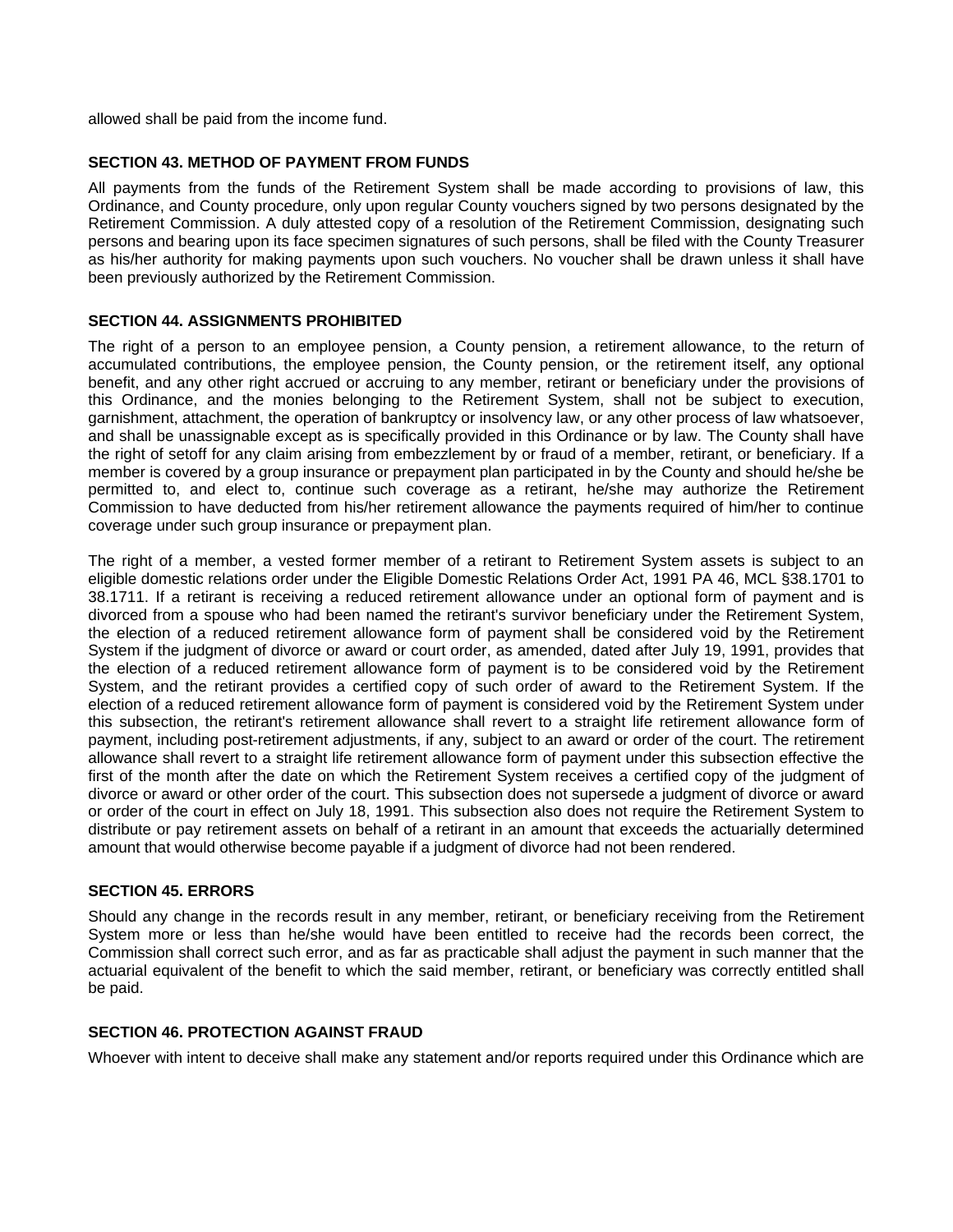<span id="page-20-0"></span>untrue, or shall falsify or permit to be falsified any record or records of the Retirement System, or who shall otherwise violate, with intent to deceive, any of the terms or provisions of this Ordinance, shall be guilty of a misdemeanor and upon conviction shall be fined not to exceed five hundred dollars plus costs of prosecution, or sentenced to ninety days imprisonment, or both, in the discretion of the Court.

# **SECTION 47. VESTING UPON RETIREMENT SYSTEM TERMINATION**

Members shall be one hundred percent vested in their accrued benefit, to the extent funded, upon the termination of the Retirement System or upon a complete discontinuation of contributions to the Retirement System. Notwithstanding anything in this Retirement System Ordinance to the contrary, after the satisfaction of all liabilities with respect to members, vested former members and retirants upon termination of the Retirement System, the County reserves the right to recover any balance of assets remaining in the Retirement System in accordance with law.

# **SECTION 48. FORFEITURES**

A member or prior member's forfeiture of County contributions under the Retirement System shall not be used to increase benefits to the remaining members in the Retirement System.

# **SECTION 49. EXCLUSIVE BENEFIT OF MEMBERS**

Diversion of any portion of Retirement System corpus or income for any purpose other than the exclusive benefit of members, retirants or beneficiaries is prohibited.

# **SECTION 50. LIMITATIONS ON COMMENCEMENT OF PAYMENTS**

The commencement and form of benefit payments to a member or his/her beneficiary shall be governed by the distribution rules set forth below. Notwithstanding any other provision of the ordinance, the commencement and form of benefit payments to a member or his/her beneficiary shall be subjected to the following distribution rules and otherwise shall comply with Internal Revenue Code Section 401(a)(9) and the regulations thereunder, including the minimum distribution incidental benefit requirement of Proposed Treasury Regulation Section 1.401(a)(9)-2, the provisions of which are incorporated herein by reference.

(a) In no event shall payment of benefits to a member prior to his/her death commence later than the April 1<sup>st</sup> following the latter of:

- (1) the calendar year in which the member attains the age 70-1/2, or
- (2) the calendar year in which the member retires. Such payments shall be made:

 (aa) in accordance with regulations prescribed by the Secretary of the Treasury, in the form of a lifetime annuity for the life of such member or for the joint lives of such member and his/her beneficiary, of

 (bb) in accordance with such regulations, in the form of periodic payments for a period which does not exceed the life expectancy of the member and his/her beneficiary.

(b) If the amount to be distributed is other than a lump sum, then the amount to be distributed each year must be at least an amount equal to the quotient obtained by dividing the lump sum actuarial equivalent of the member's entire nonforfeitable accrued benefit at the beginning of each plan year by the life expectancy of the member or joint life expectancy of the member and his/her beneficiary. Life expectancy and joint life expectancy are computed by the use of the return multiples contained in Section 1.72-9 of the Treasury Regulations. For purposes of this computation, a member's and spouse's life expectancy each may be recalculated no more frequently then annually; the life expectancy of a non-spouse beneficiary may not be recalculated. If the member's spouse is not the beneficiary, the method of distribution selected must assure that at least fifty percent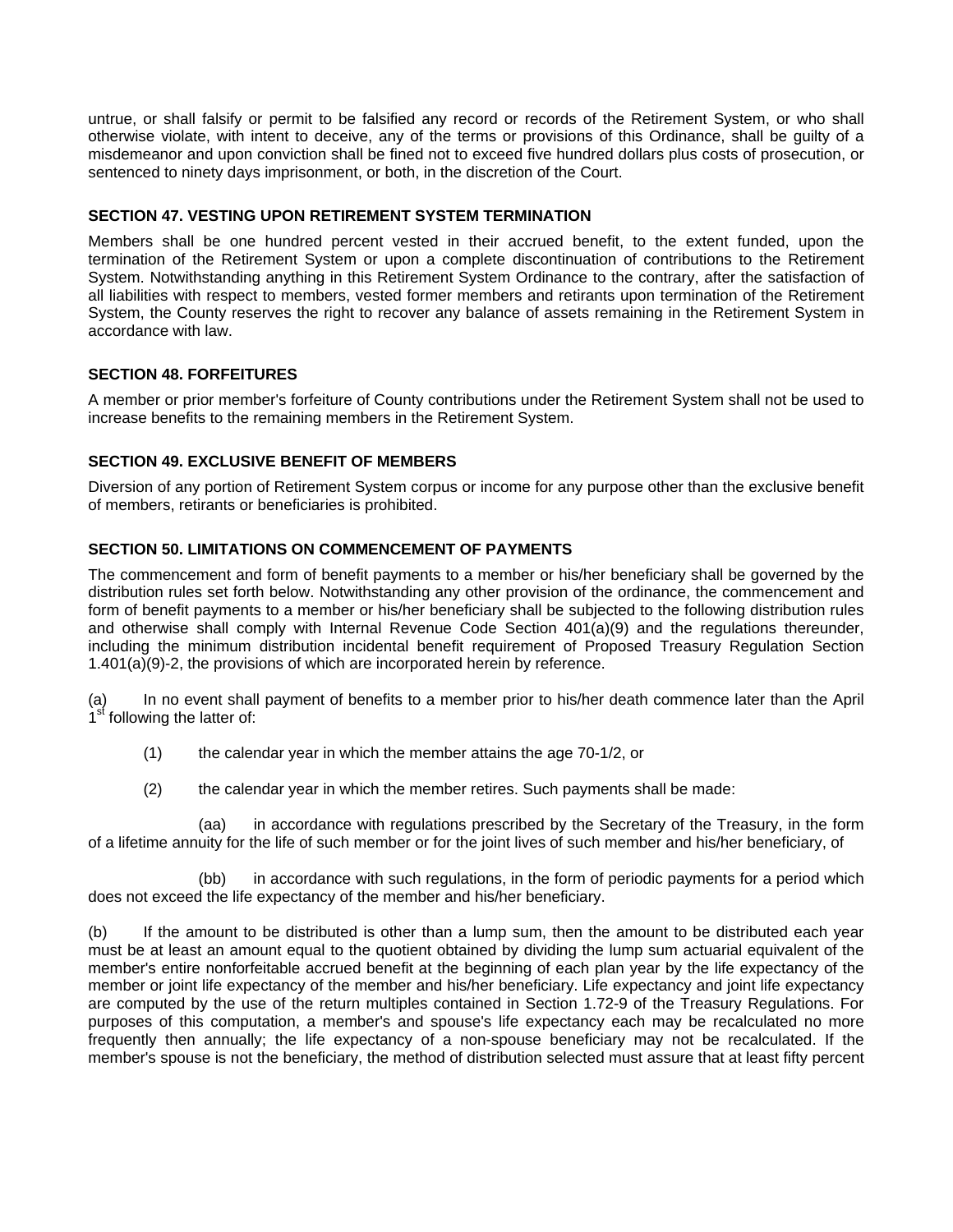of the present value of the amount available for distribution is paid within the life expectancy of the member.

(c) Upon the death of a member, the following distribution provisions shall take effect:

 (1) If the member dies after distribution of his/her benefit has commenced, the remaining portion, if any, of such benefit will continue to be distributed least as rapidly as under the method of distribution being used prior to the member's death.

 (2) If the member dies before distribution of his/her benefit has commenced, the member's entire nonforfeitable interest under the Retirement System, if any, will be distributed no later than five years after the member's death except to the extent that an election is made to receive distributions in accordance with (aa) or (bb) below:

 (aa) If any portion of the member's interest is payable to a beneficiary, distributions may be made in substantially equal installments over the life or life expectancy of the beneficiary commencing no later than one year after the member's death;

 (bb) If the beneficiary is the member's surviving spouse, the date distributions are required to begin in accordance with (aa) above shall not be earlier than the date on which the member would have age 70- 1/2, and, if the spouse dies before payments begin, subsequent distributions shall be made as if the spouse had been made the member.

 (3) For purposes of (2) above, payments will be calculated by use of the return multiples specified in Section 1.72-9 of the Treasury Regulations. Life expectancy of a surviving spouse may be recalculated annually; in the case of any other beneficiary, such life expectancy will be calculated at the time payment first commences without further reaction.

 (4) For purposes of (1), (2), (3) above, any amount paid to a child of the member will be treated as if it had been paid to the surviving spouse if the amount becomes payable to the surviving spouse when the child reaches the age of maturity.

(d) Notwithstanding the above distribution requirements, distribution on behalf of any other member may be made in accordance with all of the following requirements (regardless of when such distribution commences):

(1) The distribution is one which would not have disqualified the ordinance under Section  $401(a)(9)$ of the Internal Revenue Code as in effect prior to amendment by the Deficit Reduction Act of 1984;

 (2) The distribution is in accordance with a method of distribution designated by the member whose interest in the plan is being distributed or, if the member is deceased, by a beneficiary of such member;

 (3) Such designation was in writing, was signed by the member of the beneficiary and was made before January 1, 1984;

(4) The member had accrued a benefit under the ordinance as of December 31, 1983; and

 (5) The method of distribution designated by the member or the beneficiary specifies the time at which distribution will commence, the period over which distributions will be made, and in the case of any distribution upon the member's death, the beneficiaries listed in order of priority.

A distribution upon death shall not be covered by this transitional rule unless the information in the designation contains the required information described above with respect to the distributions to be made upon the death of the member. For any distribution which commences before January 1, 1984, but continues after December 31, 1983, the member, or the beneficiary to whom such distribution is being made, shall be presumed to have designated the method of distribution under which the distribution is being made if the method of distribution was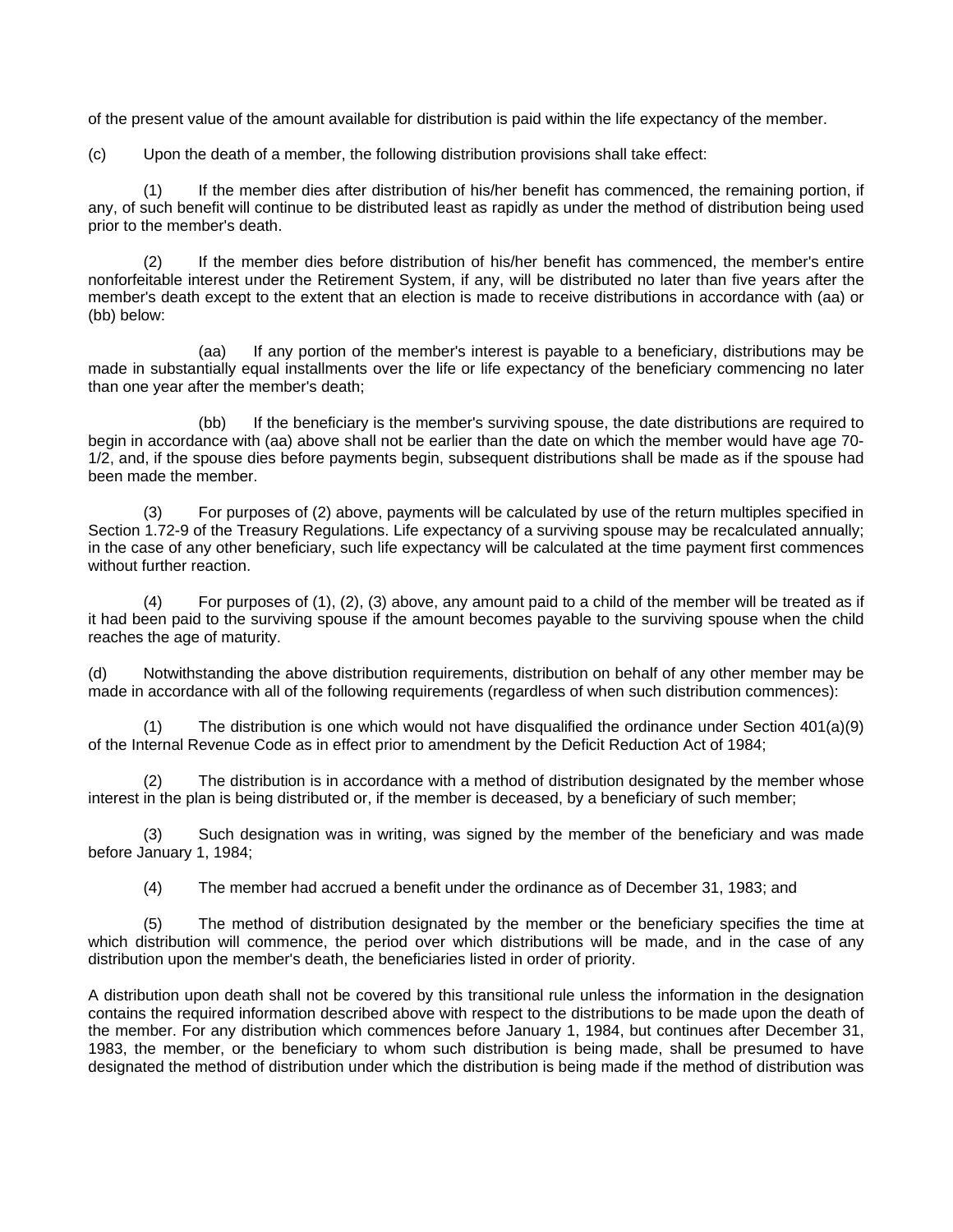<span id="page-22-0"></span>specified in writing and the distribution satisfies the requirement in (1) and (2) above. If a designation is revoked, any subsequent distribution must satisfy the requirements of Code Section 401(a)(9). Any changes in the designation shall be considered to be a revocation of the designation. However, the mere substitution or addition of another beneficiary (one not named in the designation) under the designation shall not be considered to be a revocation of the designation, so long as such substitution or addition does not alter the period over which distributions are to be made under designation, directly or indirectly (for example, by altering the relevant measuring life). Any election designation hereunder shall be construed in accordance with terms of Code Section 417.

(e) Notwithstanding and provision in the Retirement System Ordinance to the contrary, distributions to a Member shall be made in accordance with the following requirements and shall otherwise comply with Code Section 401(a)(9) and the regulations thereunder. With respect to distributions under the Retirement System Ordinance made for calendar years beginning on or after January 1, 2002, the Retirement System Ordinance will apply the minimum distribution requirements of Code Section 401(a)(9) in accordance with the regulations under Code Section 401(a)(9) that were proposed in January, 2001, notwithstanding any provision in the Retirement System Ordinance to the contrary. This subsection shall continue in effect until the end of the last calendar year beginning before the effective date of final regulations under Code Section 401(a)(9) or such other date as may be specified in guidance published by the Internal Revenue Service.

# **SECTION 51. LIMITATIONS ON AMOUNT OF BENEFIT PAYMENTS**

No member, beneficiary or retirant shall receive benefits under the Retirement System in excess of those permitted under Section 415 of the Internal Revenue Code, as modified for state and local government plans pursuant to Section 415(b)(2)(F) of the Internal Revenue Code and further modified for qualified police and firefighter members pursuant to Sections 415(b)(2)(G) and 415(b)(2)(H) of the Internal Revenue Code.

# **SECTION 52. RECIPROCAL RETIREMENT ACT**

The provisions of the Reciprocal Retirement Act, 1961 PA 88, as amended, have been adopted by the Macomb County Employees Retirement System on December 9, 1964.

## **SECTION 53. APPLICABILITY OF PROVISIONS TO UNION AND TO NON-UNION EMPLOYEES AND ELECTED OFFICIALS**

(a) All of the provisions of this Ordinance as heretofore stated are applicable to all non-union County employees as well as to the elected officials of the County.

(b) Not all provisions of this Ordinance are applicable to the employees of the County who are members of a collective bargaining unit; such provisions are applicable only if they are specifically provided for in the appropriate collective bargaining agreement. The provisions of this Ordinance applicable to union employees shall be governed by terms and conditions of the collective bargaining agreement in effect at the time of their separation form County employment.

The appendix attached hereto is intended to assist union employees in ascertaining which provisions are applicable to them, and it is not intended to be a binding and all-inclusive reference of retirement provisions for such members.

All union employees must look to their own collective bargaining agreements for a determination as to which retirement provisions are applicable to them.

#### **SECTION 54. LAWS INCONSISTENT REPEALED**

All applicable provisions of ordinance, resolution or local act inconsistent with the provisions of this Ordinance are hereby repealed to the extent of such inconsistency insofar as the County Board of Commissioners has